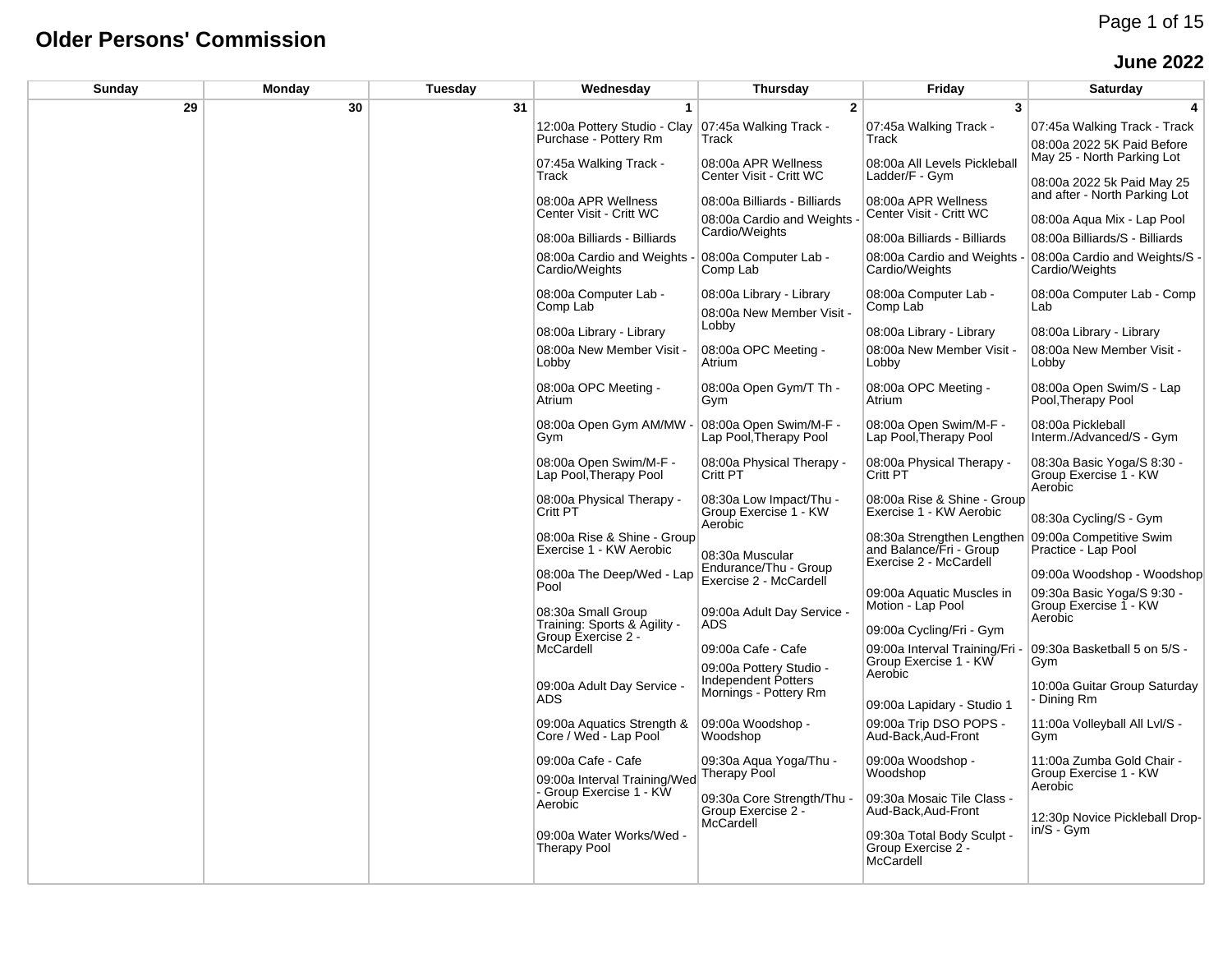## Page 2 of 15

| Sunday | Monday | Tuesday | Wednesday                                                                          | Thursday                                                                    | Friday                                                                       | Saturday |
|--------|--------|---------|------------------------------------------------------------------------------------|-----------------------------------------------------------------------------|------------------------------------------------------------------------------|----------|
| 29     | 30     | 31      | $\mathbf{1}$                                                                       | $\mathbf{2}$                                                                | 3                                                                            | 4        |
|        |        |         | 09:00a Woodshop -<br>Woodshop                                                      | 09:30a Zumba/Thu AM -<br>Group Exercise 1 - KW<br>Aerobic                   | 10:00a Aqua Balance &<br>Stability/Fri - Therapy Pool                        |          |
|        |        |         | 09:30a Pickleball 101:<br>Beginner Lesson - Gym                                    | 10:00a Gift Shop 10:00am-                                                   | 10:00a Beginning Tai Chi<br>Wu Style/Fri 10:00 AM -<br>Group Exercise 1 - KW |          |
|        |        |         | 09:30a Pickleball 102:<br>Mentor Games - Gym                                       | 2:00pm - Gift Shop<br>10:00a Pickleball Inter./Th                           | Aerobic                                                                      |          |
|        |        |         | 09:30a Watercolor Painting<br>Class With Pete -<br>Wednesday - Studio 1            | AM - Gym<br>10:00a Wellness Coaching                                        | 10:00a Gift Shop 10:00am-<br>2:00pm - Gift Shop                              |          |
|        |        |         | 10:00a Aqua Balance &                                                              | Thursdays - Conference B<br>10:30a Barre Fusion - Group                     | 10:30a Hatha Yoga - Group<br>Exercise 2 - McCardell                          |          |
|        |        |         | Stability/Wed - Therapy Pool Exercise 1 - KW Aerobic<br>10:00a Garden Club - Patio | 10:30a French Conversation                                                  | 11:00a Beginning Tai Chi<br>Wu Style/Fri 11:00 AM -<br>Group Exercise 1 - KW |          |
|        |        |         | Garden                                                                             | Group - CR 2                                                                | Aerobic                                                                      |          |
|        |        |         | 10:00a Gift Shop 10:00am-<br>2:00pm - Gift Shop                                    | 10:30a Spanish Beginner -<br>CR 1                                           | 11:30a Rotating Meditation -                                                 |          |
|        |        |         | 10:00a Spanish<br>Conversation Group - CR 1                                        | 11:00a Yin Yoga - Group<br>Exercise 2 - McCardell                           | Group Exercise 2 -<br>McCardell                                              |          |
|        |        |         | 10:15a Core Strength/Wed<br>Group Exercise 2 -<br>McCardell                        | 11:45a Yoga A Gentle<br>Beginning/Th - Group<br>Exercise 1 - KW Aerobic     | 12:00p Regular Lunch in the<br>Dining Room - Dining Rm                       |          |
|        |        |         | 10:30a Functionally Fit/Wed<br>Group Exercise 1 - KW                               | 12:00p Pickleball Advanced<br>Drop-in Play - Gym                            | 12:30p Bridge American<br>Standard Fridays - CR 1                            |          |
|        |        |         | Aerobic                                                                            | 12:00p Regular Lunch in the                                                 | 12:30p Hand & Foot<br>variation of Canasta - Library                         |          |
|        |        |         | 11:00a Pickleball Inter./Adv.<br>Drop In - Gym                                     | Dining Room - Dining Rm                                                     | 12:30p Pinochle - CR 3                                                       |          |
|        |        |         | 11:30a Ballet - Group<br>Exercise 1 - KW Aerobic                                   | 12:30p Duplicate Bridge -<br>$CR$ 2, $CR$ 3                                 | 01:00p Chair Yoga/Fri -<br>Group Exercise 1 - KW<br>Aerobic                  |          |
|        |        |         | 12:00p Regular Lunch in the                                                        | 12:30p Pottery Studio -<br>Independent Potters<br>Afternoons - Pottery Rm   | 01:00p Novice                                                                |          |
|        |        |         | Dining Room - Dining Rm<br>12:30p Chinese Mah-Jong -                               | 01:00p Open Studio - Needle                                                 | Pickleball/1:00-2:30 PM -<br>Gym                                             |          |
|        |        |         | CR 1                                                                               | Arts Studio Thurs. - Library                                                | 01:00p Table Tennis - Gym                                                    |          |
|        |        |         | 12:30p Euchre Wednesdays 01:30p Resistance and<br>CR3, CR2                         | Balance Training/Thu -<br>Group Exercise 1 - KW                             | 02:30p Aqua Yoga/Fri -<br><b>Therapy Pool</b>                                |          |
|        |        |         | 12:30p PWR! Parkinson<br>Wellness Recovery - Group<br>Exercise 1 - KW Aerobic      | Aerobic                                                                     | 02:30p Novice<br>Pickleball/2:30-4:00 PM -<br>Gym                            |          |
|        |        |         | 01:00p Garden Stepping                                                             | 02:00p Drum Circle - Dining<br>Rm                                           |                                                                              |          |
|        |        |         | Stones - Studio 3<br>01:00p Hand Painted Clay                                      | 02:00p Novice Pickleball<br>Drop-in Play - Gym                              |                                                                              |          |
|        |        |         | Pot - Studio 1                                                                     | 03:00p Beginning Tai Chi<br>Wu Style/Thu - Group<br>Exercise 1 - KW Aerobic |                                                                              |          |
|        |        |         |                                                                                    |                                                                             |                                                                              |          |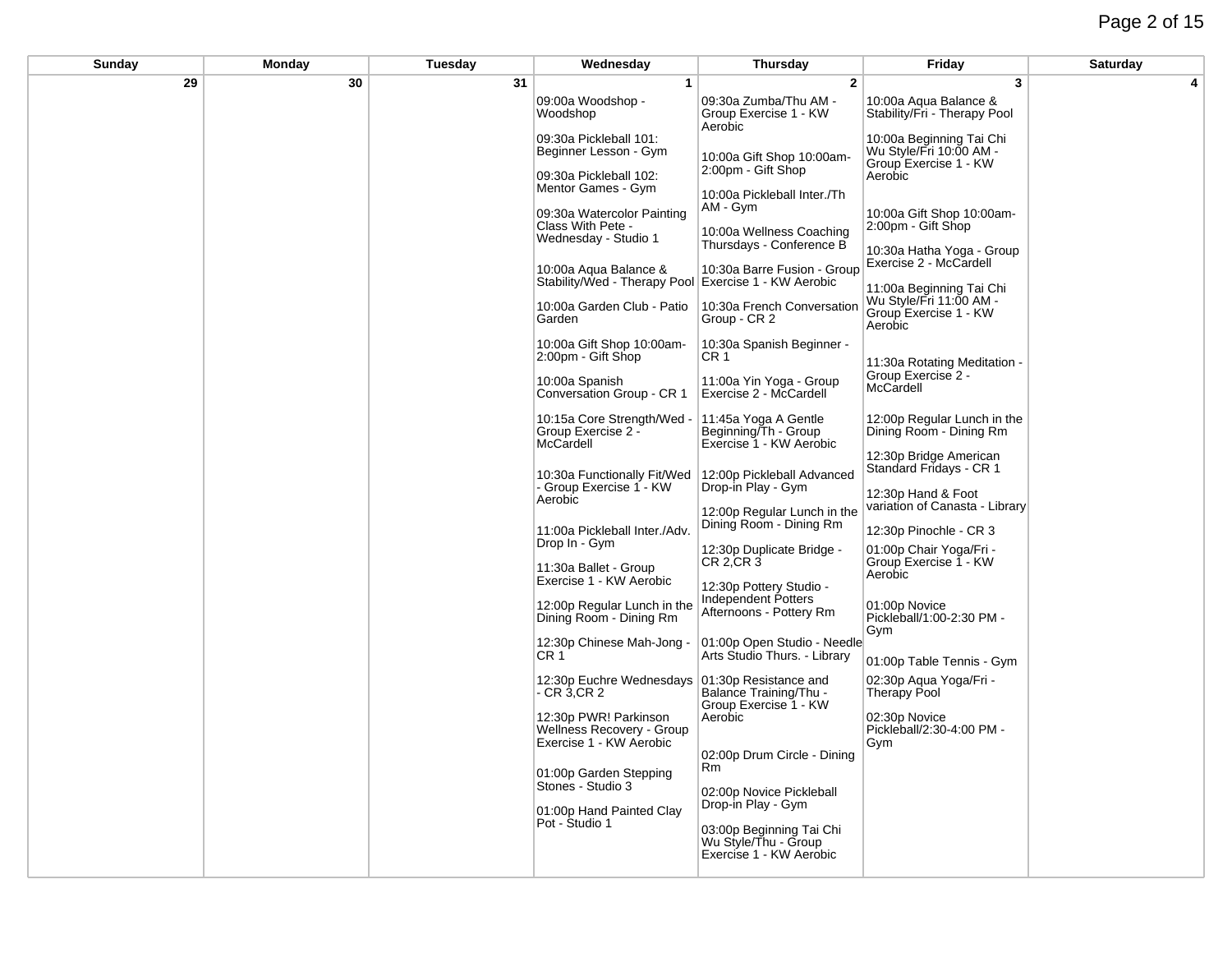| <b>Sunday</b> | <b>Monday</b>                                           | Tuesday                                                 | Wednesday                                                                                       | <b>Thursday</b>                                                                           | Friday                                | <b>Saturday</b>                                            |
|---------------|---------------------------------------------------------|---------------------------------------------------------|-------------------------------------------------------------------------------------------------|-------------------------------------------------------------------------------------------|---------------------------------------|------------------------------------------------------------|
| 29            | 30                                                      | 31                                                      | $\overline{1}$                                                                                  | $\overline{2}$                                                                            | 3                                     | 4                                                          |
|               |                                                         |                                                         | 01:00p Italian Conversation<br>Group - Library                                                  | 03:00p Small Group Swim<br>Lessons 3PM - Lap Pool                                         |                                       |                                                            |
|               |                                                         |                                                         | 01:00p Making Waves/Wed<br>Lap Pool                                                             | - 04:00p Pickleball Inter./Th<br>PM - Gym                                                 |                                       |                                                            |
|               |                                                         |                                                         | 01:00p Novice<br>Pickleball/1:00-2:30 PM -<br>Gym                                               | 04:30p Pottery Studio -<br>Independent Potters Evening<br>- Pottery Rm                    |                                       |                                                            |
|               |                                                         |                                                         | 01:00p Table Tennis - Gym<br>02:00p Aqua Healthy<br>Joints/Wed 2:00 PM -<br><b>Therapy Pool</b> | 05:30p Zumba / Thur 5:30 -<br>Group Exercise 1 - KW<br>Aerobic                            |                                       |                                                            |
|               |                                                         |                                                         | 02:30p Chair Yoga/Wed -<br>Group Exercise 1 - KW<br>Aerobic                                     | 05:45p Aqua Zumba/Thu -<br>Lap Pool<br>06:00p Badminton - Gym<br>06:00p Box Fit 101 - Gym |                                       |                                                            |
|               |                                                         |                                                         | 02:30p Novice<br>Pickleball/2:30-4:00 PM -<br>Gym                                               |                                                                                           |                                       |                                                            |
|               |                                                         |                                                         | 03:00p Parkinsons Support<br>Group - Dining Rm                                                  |                                                                                           |                                       |                                                            |
|               |                                                         |                                                         | 04:00p Pickleball<br>Intermediate Drop-in Play -<br>Gym                                         |                                                                                           |                                       |                                                            |
|               |                                                         |                                                         | 04:45p Pool Gym Circuit<br>Training - Lap Pool                                                  |                                                                                           |                                       |                                                            |
|               |                                                         |                                                         | 05:45p Chess<br>Play/Learn/View - Library                                                       |                                                                                           |                                       |                                                            |
|               |                                                         |                                                         | 06:00p Basketball 5 on 5/W -<br>Gym                                                             |                                                                                           |                                       |                                                            |
|               |                                                         |                                                         | 06:30p Aqua Healthy<br>Joints/Wed 6:30 PM - Lap<br>Pool                                         |                                                                                           |                                       |                                                            |
|               |                                                         |                                                         | 06:30p Sunset Yoga - Group<br>Exercise 1 - KW Aerobic                                           |                                                                                           |                                       |                                                            |
| 5             | 6                                                       | 7                                                       | 8                                                                                               | 9                                                                                         | 10                                    | 11                                                         |
|               | 07:45a Walking Track -<br>Track                         | 07:45a Walking Track -<br>Track                         | 07:45a Walking Track -<br>Track                                                                 | 07:45a Walking Track -<br>Track                                                           | 07:45a Walking Track -<br>Track       | 07:45a Walking Track - Track<br>08:00a Aqua Mix - Lap Pool |
|               | 08:00a APR Wellness                                     | 08:00a APR Wellness                                     | 08:00a APR Wellness                                                                             | 08:00a APR Wellness                                                                       | 08:00a All Levels Pickleball          | 08:00a Billiards/S - Billiards                             |
|               | Center Visit - Critt WC<br>08:00a Billiards - Billiards | Center Visit - Critt WC<br>08:00a Billiards - Billiards | Center Visit - Critt WC<br>08:00a Billiards - Billiards                                         | Center Visit - Critt WC<br>08:00a Billiards - Billiards                                   | Ladder/F - Gym<br>08:00a APR Wellness | 08:00a Cardio and Weights/S -<br>Cardio/Weights            |
|               | 08:00a Cardio and Weights -<br>Cardio/Weights           | 08:00a Cardio and Weights<br>Cardio/Weights             | 08:00a Cardio and Weights<br>Cardio/Weights                                                     | 08:00a Cardio and Weights<br>Cardio/Weights                                               | Center Visit - Critt WC               | 08:00a Computer Lab - Comp<br>Lab                          |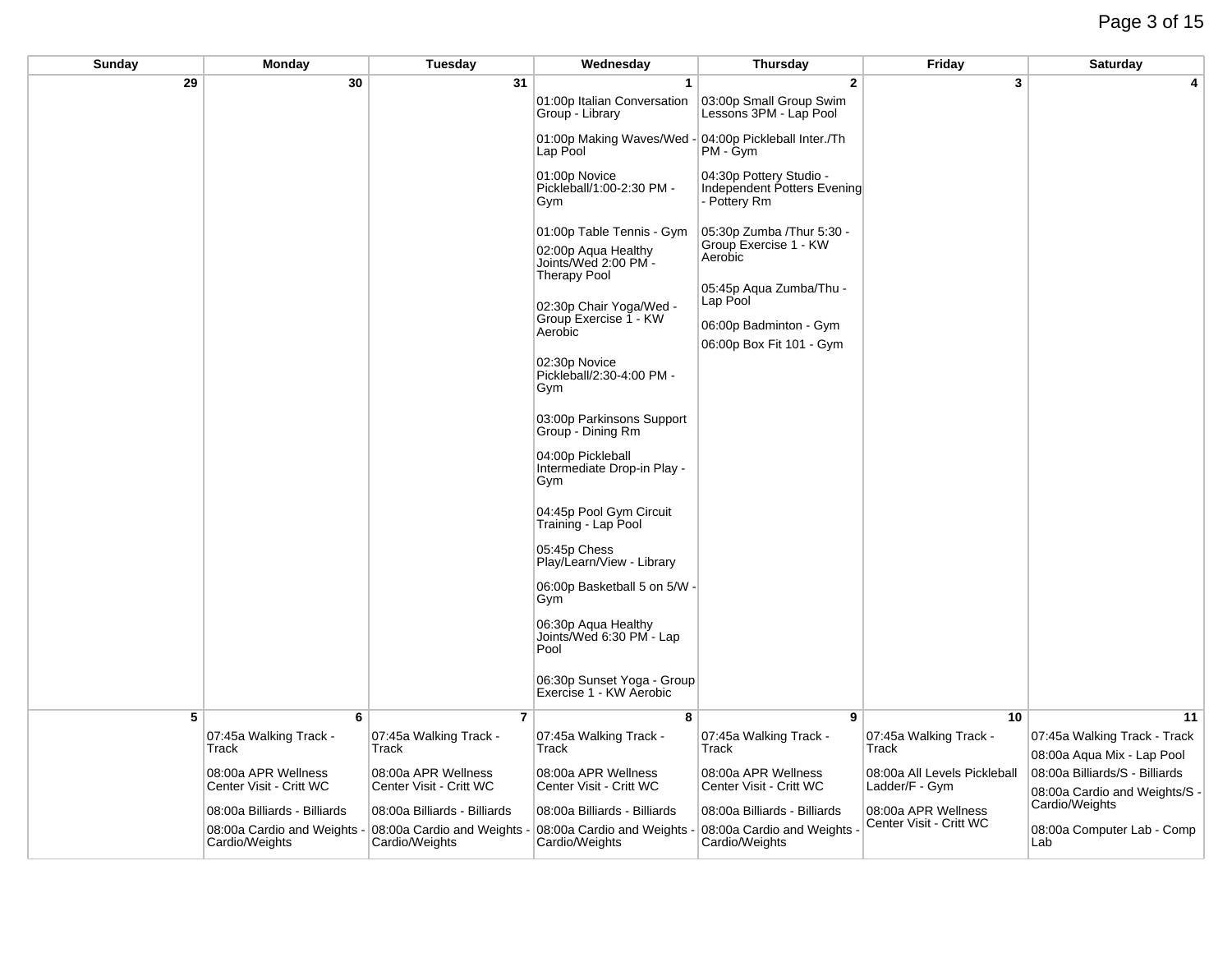| Sunday | <b>Monday</b>                                         | Tuesday                                                             | Wednesday                                            | <b>Thursday</b>                                                    | Friday                                                                            | Saturday                                                       |
|--------|-------------------------------------------------------|---------------------------------------------------------------------|------------------------------------------------------|--------------------------------------------------------------------|-----------------------------------------------------------------------------------|----------------------------------------------------------------|
| 5      | 6                                                     | $\overline{7}$                                                      | 8                                                    | 9                                                                  | 10                                                                                | 11                                                             |
|        | 08:00a Computer Lab -                                 | 08:00a Computer Lab -                                               | 08:00a Computer Lab -                                | 08:00a Computer Lab -                                              | 08:00a Billiards - Billiards                                                      | 08:00a Library - Library                                       |
|        | Comp Lab                                              | Comp Lab                                                            | Comp Lab                                             | Comp Lab                                                           | 08:00a Cardio and Weights                                                         | 08:00a New Member Visit -                                      |
|        | 08:00a Library - Library                              | 08:00a Library - Library                                            | 08:00a Library - Library                             | 08:00a Library - Library                                           | Cardio/Weights                                                                    | Lobby                                                          |
|        | 08:00a New Member Visit -<br>Lobby                    | 08:00a New Member Visit -<br>Lobby                                  | 08:00a New Member Visit -<br>Lobby                   | 08:00a New Member Visit -<br>Lobby                                 | 08:00a Computer Lab -<br>Comp Lab                                                 | 08:00a Open Swim/S - Lap<br>Pool, Therapy Pool                 |
|        | 08:00a OPC Meeting -<br>Atrium                        | 08:00a OPC Meeting -<br>Atrium                                      | 08:00a OPC Meeting -<br>Atrium                       | 08:00a OPC Meeting -<br>Atrium                                     | 08:00a Library - Library<br>08:00a New Member Visit -                             | 08:00a Pickleball<br>Interm./Advanced/S - Gym                  |
|        | 08:00a Open Gym AM/MW -<br>Gym                        | 08:00a Open Gym/T Th -<br>Gym                                       | 08:00a Open Gym AM/MW -<br>Gym                       | 08:00a Open Gym/T Th -<br>Gym                                      | Lobby<br>08:00a OPC Meeting -                                                     | 08:30a Basic Yoga/S 8:30 -<br>Group Exercise 1 - KW<br>Aerobic |
|        | 08:00a Open Swim/M-F -<br>Lap Pool, Therapy Pool      | 08:00a Open Swim/M-F -<br>Lap Pool, Therapy Pool                    | 08:00a Open Swim/M-F -<br>Lap Pool, Therapy Pool     | 08:00a Open Swim/M-F -<br>Lap Pool, Therapy Pool                   | Atrium<br>08:00a Open Swim/M-F -                                                  | 08:30a Cycling/S - Gym                                         |
|        | 08:00a Physical Therapy -<br>Critt PT                 | 08:00a Physical Therapy -<br>Critt PT                               | 08:00a Physical Therapy -<br>Critt PT                | 08:00a Physical Therapy -<br>Critt PT                              | Lap Pool, Therapy Pool<br>08:00a Physical Therapy -                               | 09:00a Competitive Swim<br>Practice - Lap Pool                 |
|        | 08:00a Rise & Shine - Group 08:00a Sunrise Yoga/Tues  |                                                                     | 08:00a Rise & Shine - Group 08:30a Low Impact/Thu -  |                                                                    | Critt PT                                                                          | 09:00a Woodshop - Woodshop                                     |
|        | Exercise 1 - KW Aerobic<br>08:30a Strengthen Lengthen | Group Exercise 2 -<br>McCardell                                     | Exercise 1 - KW Aerobic<br>08:00a The Deep/Wed - Lap | Group Exercise 1 - KW<br>Aerobic                                   | 08:00a Rise & Shine - Group 09:30a Basic Yoga/S 9:30 -<br>Exercise 1 - KW Aerobic | Group Exercise 1 - KW                                          |
|        | and Balance/Mon - Group<br>Exercise 2 - McCardell     | 08:30a Muscular<br>Endurance/Tue - Group<br>Exercise 1 - KW Aerobic | Pool<br>08:30a Small Group                           | 08:30a Muscular<br>Endurance/Thu - Group<br>Exercise 2 - McCardell | 08:30a Strengthen Lengthen<br>and Balance/Fri - Group<br>Exercise 2 - McCardell   | Aerobic<br>09:30a Basketball 5 on 5/S -                        |
|        | 09:00a Cafe - Cafe                                    |                                                                     | Training: Sports & Agility -<br>Group Exercise 2 -   |                                                                    |                                                                                   | Gym                                                            |
|        | 09:00a Making Waves/Mon -<br>Lap Pool                 | 09:00a Adult Day Service -<br><b>ADS</b>                            | McCardell                                            | 09:00a Adult Day Service -<br><b>ADS</b>                           | 09:00a Aquatic Muscles in<br>Motion - Lap Pool                                    | 10:00a Guitar Group Saturday<br>- Dining Rm                    |
|        | 09:00a Pottery Studio -<br>Independent Potters        | 09:00a Aqua Healthy<br>Joints/Tue - Therapy Pool                    | 09:00a Adult Day Service -<br><b>ADS</b>             | 09:00a Cafe - Cafe                                                 | 09:00a Cycling/Fri - Gym                                                          | 11:00a Volleyball All Lvl/S -                                  |
|        | Mornings - Pottery Rm                                 |                                                                     |                                                      | 09:00a Pottery Studio -<br><b>Independent Potters</b>              | 09:00a Interval Training/Fri<br>Group Exercise 1 - KW                             | Gym                                                            |
|        |                                                       | 09:00a Cafe - Cafe                                                  | 09:00a Aquatics Strength &<br>Core / Wed - Lap Pool  | Mornings - Pottery Rm                                              | Aerobic                                                                           | 11:00a Zumba Gold Chair -<br>Group Exercise 1 - KW             |
|        | 09:00a Virtual Cardio &<br>Strength W/ Lisa           | 09:00a Cycling/Tue - Gym                                            |                                                      |                                                                    |                                                                                   | Aerobic                                                        |
|        | 09:00a Woodshop -                                     | 09:00a Woodshop -<br>Woodshop                                       | 09:00a Cafe - Cafe<br>09:00a Interval Training/Wed   | 09:00a Woodshop -<br>Woodshop                                      | 09:00a Lapidary - Studio 1<br>09:00a Woodshop -                                   | 12:30p Novice Pickleball Drop-                                 |
|        | Woodshop                                              | 09:30a Zumba Tue/AM -                                               | - Group Exercise 1 - KW                              | 09:30a Aqua Yoga/Thu -                                             | Woodshop                                                                          | in/S - Gym                                                     |
|        | 09:30a Pickleball                                     | Group Exercise 1 - KW<br>Aerobic                                    | Aerobic                                              | <b>Therapy Pool</b>                                                | 09:30a Total Body Sculpt -                                                        |                                                                |
|        | Intermediate Drop-in Play -<br>Gym                    | 10:00a Bridge Drop In                                               | 09:00a Water Works/Wed -<br><b>Therapy Pool</b>      | 09:30a Core Strength/Thu<br>Group Exercise 2 -<br>McCardell        | Group Exercise 2 -<br>McCardell                                                   |                                                                |
|        | 09:45a German Intermediate<br>Class - CR 1            | Tuesday - CR 3<br>10:00a Decorative Clip                            | 09:30a Pickleball 101:<br>Beginner Lesson - Gym      | 09:30a Zumba/Thu AM -                                              | 10:00a Aqua Balance &<br>Stability/Fri - Therapy Pool                             |                                                                |
|        | 10:00a Aqua Healthy<br>Joints/Mon - Therapy Pool      | Board - Studio 1<br>10:00a Discover Michigan                        | 09:30a Pickleball 102:<br>Mentor Games - Gym         | Group Exercise 1 - KW<br>Aerobic                                   | 10:00a Beginning Tai Chi<br>Wu Style/Fri 10:00 AM -                               |                                                                |
|        | 10:00a Gift Shop 10:00am-<br>2:00pm - Gift Shop       | Fresh - Library<br>10:00a Gift Shop 10:00am-                        | 09:30a Watercolor Painting<br>Class With Pete -      | 10:00a Gift Shop 10:00am-<br>2:00pm - Gift Shop                    | Group Exercise 1 - KW<br>Aerobic                                                  |                                                                |
|        | 10:00a Monday with the<br>Mayor - Dining Rm           | 2:00pm - Gift Shop<br>10:00a Intermediate Knitting                  | Wednesday - Studio 1<br>10:00a Aqua Balance &        | 10:00a Pickleball Inter./Th<br>AM - Gym                            | 10:00a Gift Shop 10:00am-<br>2:00pm - Gift Shop                                   |                                                                |
|        | 10:00a Open Studio -<br>Zentangle Studio - Library    | - Library                                                           | Stability/Wed - Therapy Pool                         | 10:00a Wellness Coaching<br>Thursdays - Conference B               | 10:00a Weight Room<br>Orientation - Cardio/Weights                                |                                                                |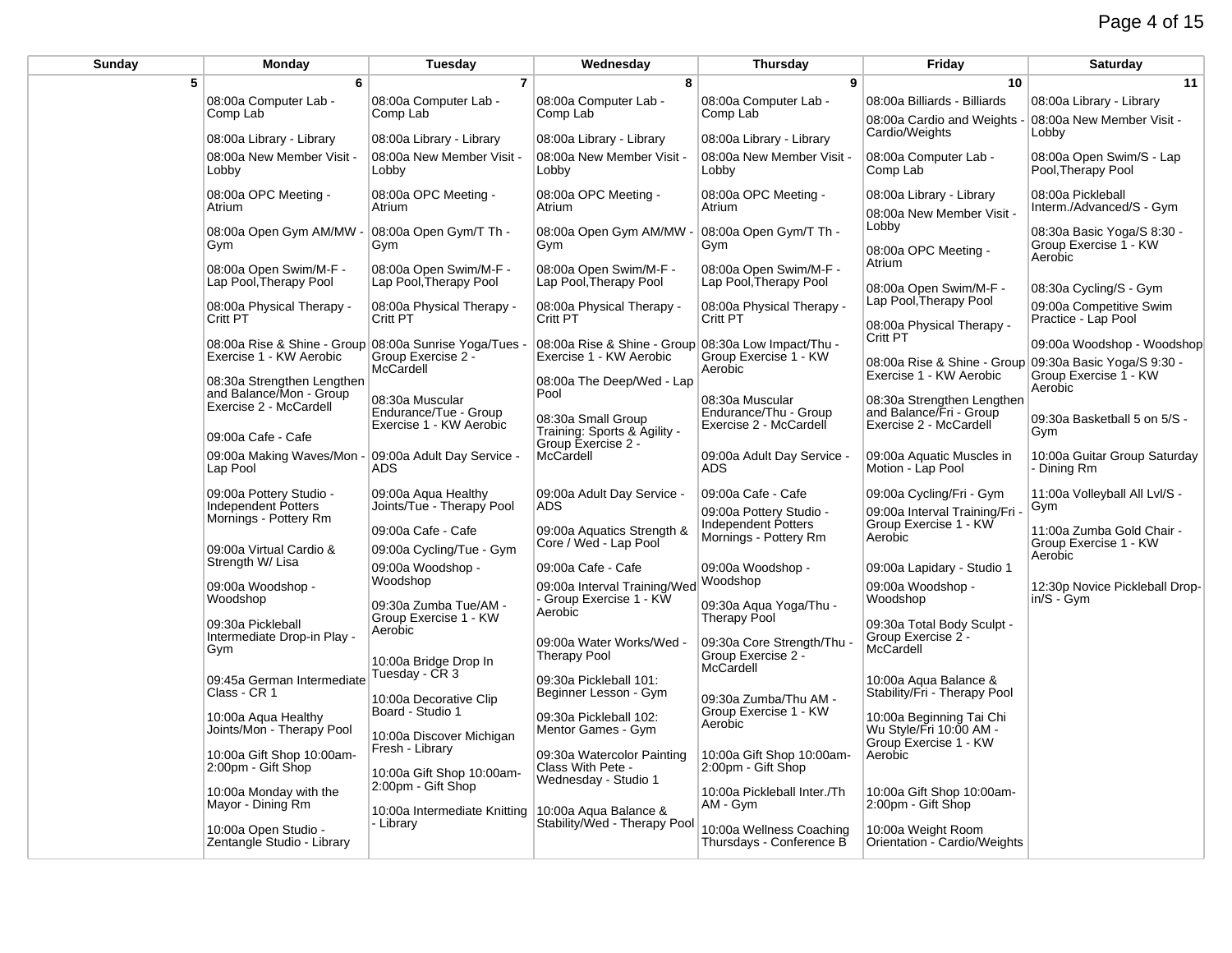# Page 5 of 15

| Sunday | Monday                                                                            | Tuesday                                                                             | Wednesday                                                                         | <b>Thursday</b>                                                                                                 | Friday                                                          | Saturday |
|--------|-----------------------------------------------------------------------------------|-------------------------------------------------------------------------------------|-----------------------------------------------------------------------------------|-----------------------------------------------------------------------------------------------------------------|-----------------------------------------------------------------|----------|
| 5      | 6                                                                                 | $\overline{7}$                                                                      | 8                                                                                 | 9                                                                                                               | 10                                                              | 11       |
|        | 10:30a Functionally Fit/Mon -<br>Group Exercise 1 - KW<br>Aerobic                 | 10:00a Novice Pickleball<br>Drop In / Tue 10:00 - Gym                               | 10:00a Garden Club - Patio<br>Garden                                              | 10:30a Barre Fusion - Group 10:30a Hatha Yoga - Group<br>Exercise 1 - KW Aerobic                                | Exercise 2 - McCardell                                          |          |
|        | 11:00a Pickleball All Levels                                                      | 10:00a Technology Club -<br>CR 1                                                    | 10:00a Gift Shop 10:00am-<br>2:00pm - Gift Shop                                   | 10:30a French Conversation 11:00a Beginning Tai Chi<br>Group - CR 2                                             | Wu Style/Fri 11:00 AM -<br>Group Exercise 1 - KW                |          |
|        | Drop-in Play - Gym<br>11:30a Dance For                                            | 10:00a Trail Walk Tuesdays<br>- South Parking Lot                                   | 10:00a Spanish<br>Conversation Group - CR 1                                       | 10:30a Nutrition Bites -<br>Dining Rm                                                                           | Aerobic                                                         |          |
|        | Parkinsons - Group Exercise<br>1 - KW Aerobic                                     | 10:00a Wellness Coaching<br>Tuesdays - Conference B                                 | 10:00a Veterans Connection<br>- Dining Rm                                         | 10:30a Spanish Beginner -<br>CR 1                                                                               | 11:30a Rotating Meditation -<br>Group Exercise 2 -<br>McCardell |          |
|        | 11:30a Tang Soo Do - Group 10:15a Agua Yoga/Tues -<br>Exercise 2 - McCardell      | Therapy Pool                                                                        | 10:15a Core Strength/Wed<br>Group Exercise 2 -<br>McCardell                       | 11:00a Yin Yoga - Group<br>Exercise 2 - McCardell                                                               | 12:00p Regular Lunch in the                                     |          |
|        | 12:00p Regular Lunch in the 10:30a Body Strong - Group<br>Dining Room - Dining Rm | Exercise 1 - KW Aerobic                                                             | 10:30a Functionally Fit/Wed                                                       | 11:45a Yoga A Gentle<br>Beginning/Th - Group<br>Exercise 1 - KW Aerobic                                         | Dining Room - Dining Rm<br>12:30p Bridge American               |          |
|        | 12:30p American Mah-Jong - 11:30a Low Impact/Tue -<br>CR <sub>3</sub>             | Group Exercise 1 - KW<br>Aerobic                                                    | Group Exercise 1 - KW<br>Aerobic                                                  | 12:00p Pickleball Advanced                                                                                      | Standard Fridays - CR 1<br>12:30p Hand & Foot                   |          |
|        | 12:30p Bridge Drop-In<br>Monday - CR 1                                            | 12:00p Basketball Shoot                                                             | 11:00a Pickleball Inter./Adv.<br>Drop In - Gym                                    | Drop-in Play - Gym<br>12:00p Regular Lunch in the 12:30p Pinochle - CR 3                                        | variation of Canasta - Library                                  |          |
|        | 12:30p Pottery Studio -<br>Independent Potters<br>Afternoons - Pottery Rm         | Around - Gym<br>12:00p Boxing for<br>Parkinsons - Gym                               | 11:30a Ballet - Group<br>Exercise 1 - KW Aerobic                                  | Dining Room - Dining Rm<br>12:30p Duplicate Bridge -<br>CR 2, CR 3                                              | 01:00p Chair Yoga/Fri -<br>Group Exercise 1 - KW<br>Aerobic     |          |
|        | 12:30p Samba Card Game -<br>Library                                               | 12:00p Regular Lunch in the<br>Dining Room - Dining Rm                              | 12:00p Regular Lunch in the<br>Dining Room - Dining Rm                            | 12:30p Pottery Studio -<br>Independent Potters                                                                  | 01:00p Novice<br>Pickleball/1:00-2:30 PM -                      |          |
|        | 01:00p Line Dance - Aud-<br>Back, Aud-Front                                       | 12:30p Core Strength/Tue -<br>Group Exercise 1 - KW                                 | 12:00p Woodshop -<br>Woodshop                                                     | Afternoons - Pottery Rm                                                                                         | Gym                                                             |          |
|        | 01:00p Novice<br>Pickleball/1:00-2:30 PM -                                        | Aerobic<br>12:45p German                                                            | 12:30p Chinese Mah-Jong -<br>CR 1                                                 | 01:00p Open Studio - Needle 01:00p Table Tennis - Gym<br>Arts Studio Thurs. - Library<br>01:00p Watercolor Mini | 02:30p Aqua Yoga/Fri -<br><b>Therapy Pool</b>                   |          |
|        | Gym                                                                               | Conversation Group - CR 3                                                           | 12:30p Euchre Wednesdays<br>$-$ CR 3, CR 2                                        | Series - Studio 1                                                                                               | 02:30p Novice<br>Pickleball/2:30-4:00 PM -                      |          |
|        | 01:00p Open Studio -<br>Creation Station Studio -<br>Studio 1                     | 01:00p Independent Drawing 12:30p PWR! Parkinson<br>and Painting - Studio 1         | Wellness Recovery - Group<br>Exercise 1 - KW Aerobic                              | 01:30p DIA Behind the Seen<br>- Aud-Back, Aud-Front                                                             | Gym                                                             |          |
|        | 01:00p Table Tennis - Gym<br>01:00p Zumba/Mon - Group                             | 01:00p India Conversation<br>Group - Library<br>01:00p Open Studio - Needle         | 01:00p Fairy Wand Plant<br>Poke - Studio 1                                        | 01:30p Resistance and<br>Balance Training/Thu -<br>Group Exercise 1 - KW<br>Aerobic                             |                                                                 |          |
|        | Exercise 1 - KW Aerobic                                                           | Arts Studio Tues - Library<br>01:30p Guitar Group                                   | 01:00p Italian Conversation<br>Group - Library                                    |                                                                                                                 |                                                                 |          |
|        | 01:30p Spanish Beginner -<br>CR <sub>2</sub>                                      | Tuesday - CR 1                                                                      | 01:00p Making Waves/Wed<br>Lap Pool                                               | 02:00p Novice Pickleball<br>Drop-in Play - Gym                                                                  |                                                                 |          |
|        | 02:00p Chair Yoga/Mon -<br>Group Exercise 1 - KW<br>Aerobic                       | 01:30p Resistance and<br>Balance Training/Tue -<br>Group Exercise 1 - KW<br>Aerobic | 01:00p Novice<br>Pickleball/1:00-2:30 PM -<br>Gym                                 | 03:00p Beginning Tai Chi<br>Wu Style/Thu - Group<br>Exercise 1 - KW Aerobic                                     |                                                                 |          |
|        | 02:00p Open Aqua Bikes -<br>Lap Pool                                              | 01:45p Pickleball 301: Skills 01:00p Table Tennis - Gym                             |                                                                                   | 03:00p Small Group Swim<br>Lessons 3PM - Lap Pool                                                               |                                                                 |          |
|        | 02:00p Stained Glass Class<br>Afternoon - Woodshop                                | & Drills - Gym                                                                      | 01:30p Transferring &<br>Sending Money using Digital PM - Gym<br>Apps - Dining Rm | 04:00p Pickleball Inter./Th                                                                                     |                                                                 |          |
|        |                                                                                   |                                                                                     |                                                                                   |                                                                                                                 |                                                                 |          |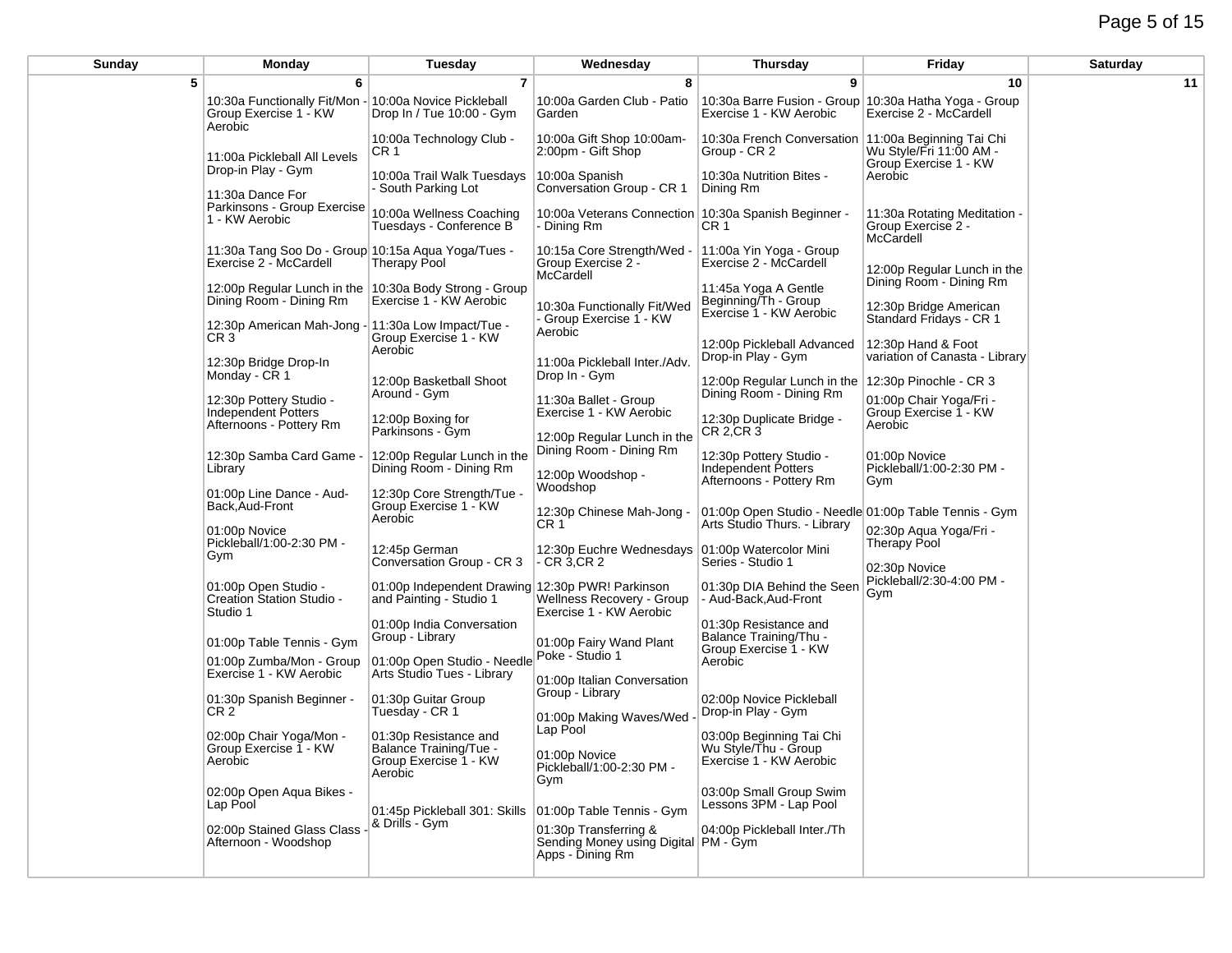| Sunday | Monday                                                                                 | Tuesday                                                        | Wednesday                                                                 | Thursday                                                               | Friday                                         | Saturday                                                        |
|--------|----------------------------------------------------------------------------------------|----------------------------------------------------------------|---------------------------------------------------------------------------|------------------------------------------------------------------------|------------------------------------------------|-----------------------------------------------------------------|
| 5      | 6                                                                                      | $\overline{7}$                                                 | 8                                                                         | 9                                                                      | 10                                             | 11                                                              |
|        | 02:30p Novice<br>Pickleball/2:30-4:00 PM -<br>Gym                                      | 01:45p Pickleball<br>Intermediate Drop-in Play -<br>Gym        | 02:00p Agua Healthy<br>Joints/Wed 2:00 PM -<br><b>Therapy Pool</b>        | 04:30p Pottery Studio -<br>Independent Potters Evening<br>- Pottery Rm |                                                |                                                                 |
|        | 04:00p Pickleball Adv.<br>Invitational - Gym                                           | 02:00p French Advanced<br>Class - Studio 3                     | 02:30p Chair Yoga/Wed -<br>Group Exercise 1 - KW<br>Aerobic               | 05:30p Zumba / Thur 5:30 -<br>Group Exercise 1 - KW<br>Aerobic         |                                                |                                                                 |
|        | 04:30p Pottery Studio -<br>Independent Potters Evening Back, Aud-Front<br>- Pottery Rm | 02:00p Ukulele Fun - Aud-<br>04:00p Beginning Tai Chi          | 02:30p Novice<br>Pickleball/2:30-4:00 PM -                                | 05:45p Aqua Zumba/Thu -<br>Lap Pool                                    |                                                |                                                                 |
|        | 05:15p Aqua Zumba/Mon -<br>Lap Pool                                                    | Wu Style/Tue - Group<br>Exercise 1 - KW Aerobic                | Gym<br>04:00p Pickleball                                                  | 06:00p 650 Club With Kevin<br>Wills - Aud-Back, Aud-Front              |                                                |                                                                 |
|        | 05:45p Core & Toning -<br>Group Exercise 1 - KW<br>Aerobic                             | 04:00p Novice Pickleball<br>Drop-in Play - Gym                 | Intermediate Drop-in Play -<br>Gym                                        | 06:00p Badminton - Gym<br>06:00p Box Fit 101 - Gym                     |                                                |                                                                 |
|        | 06:00p Badminton - Gym                                                                 | 05:30p Zumba/Tue 5:30 PM<br>- Group Exercise 1 - KW<br>Aerobic | 04:45p Pool Gym Circuit<br>Training - Lap Pool                            |                                                                        |                                                |                                                                 |
|        | 06:00p Novice Pickleball<br>Drop-in Play - Gym<br>06:00p Virtual Heartfulness          | 05:45p Aqua Zumba/Tue -<br>Lap Pool                            | 05:45p Chess<br>Play/Learn/View - Library<br>06:00p Basketball 5 on 5/W - |                                                                        |                                                |                                                                 |
|        | Meditation with Bhavani<br>07:00p Ballroom Dance -                                     | 06:00p Master Class Expert<br>Senior Panel Discussion -        | Gym<br>06:30p Aqua Healthy                                                |                                                                        |                                                |                                                                 |
|        | Aud-Front, Aud-Back<br>07:00p Ballroom Dance                                           | Aud-Back, Aud-Front<br>06:00p Pickleball Inter./Tu             | Joints/Wed 6:30 PM - Lap<br>Pool                                          |                                                                        |                                                |                                                                 |
|        | Class--Non-member - Aud-<br>Back, Aud-Front                                            | PM - Gym                                                       | 06:30p Sunset Yoga - Group<br>Exercise 1 - KW Aerobic                     |                                                                        |                                                |                                                                 |
| 12     | 13                                                                                     | 14                                                             | 15                                                                        | 16                                                                     | 17                                             | 18                                                              |
|        | 07:45a Walking Track -<br>Track                                                        | 07:45a Walking Track -<br>Track                                | 07:45a Walking Track -<br>Track                                           | 07:45a Walking Track -<br>Track                                        | 07:45a Walking Track -<br>Track                | 07:45a Walking Track - Track<br>08:00a Agua Mix - Lap Pool      |
|        | 08:00a APR Wellness<br>Center Visit - Critt WC                                         | 08:00a APR Wellness<br>Center Visit - Critt WC                 | 08:00a APR Wellness<br>Center Visit - Critt WC                            | 08:00a APR Wellness<br>Center Visit - Critt WC                         | 08:00a All Levels Pickleball<br>Ladder/F - Gym | 08:00a Billiards/S - Billiards<br>08:00a Cardio and Weights/S - |
|        | 08:00a Billiards - Billiards<br>08:00a Cardio and Weights                              | 08:00a Billiards - Billiards<br>08:00a Cardio and Weights      | 08:00a Billiards - Billiards<br>08:00a Cardio and Weights                 | 08:00a Billiards - Billiards<br>08:00a Cardio and Weights              | 08:00a APR Wellness<br>Center Visit - Critt WC | Cardio/Weights<br>08:00a Computer Lab - Comp                    |
|        | Cardio/Weights                                                                         | Cardio/Weights                                                 | Cardio/Weights                                                            | Cardio/Weights                                                         | 08:00a Billiards - Billiards                   | Lab                                                             |
|        | 08:00a Computer Lab -<br>Comp Lab                                                      | 08:00a Computer Lab -<br>Comp Lab                              | 08:00a Computer Lab -<br>Comp Lab                                         | 08:00a Computer Lab -<br>Comp Lab                                      | 08:00a Cardio and Weights<br>Cardio/Weights    | 08:00a Library - Library<br>08:00a New Member Visit -           |
|        | 08:00a Library - Library                                                               | 08:00a Library - Library                                       | 08:00a Library - Library                                                  | 08:00a Library - Library                                               | 08:00a Computer Lab -<br>Comp Lab              | Lobby                                                           |
|        | 08:00a New Member Visit -<br>Lobby                                                     | 08:00a New Member Visit -<br>Lobby                             | 08:00a New Member Visit -<br>Lobby                                        | 08:00a New Member Visit -<br>Lobby                                     | 08:00a Library - Library                       | 08:00a Open Swim/S - Lap<br>Pool, Therapy Pool                  |
|        | 08:00a OPC Meeting -<br>Atrium                                                         | 08:00a OPC Meeting -<br>Atrium                                 | 08:00a OPC Meeting -<br>Atrium                                            | 08:00a OPC Meeting -<br>Atrium                                         | 08:00a New Member Visit -<br>Lobby             | 08:00a Pickleball<br>Interm./Advanced/S - Gym                   |
|        | 08:00a Open Gym AM/MW -<br>Gym                                                         | 08:00a Open Gym/T Th -<br>Gym                                  | 08:00a Open Gym AM/MW<br>Gym                                              | 08:00a Open Gym/T Th -<br>Gym                                          | 08:00a OPC Meeting -<br>Atrium                 | 08:30a Basic Yoga/S 8:30 -<br>Group Exercise 1 - KW<br>Aerobic  |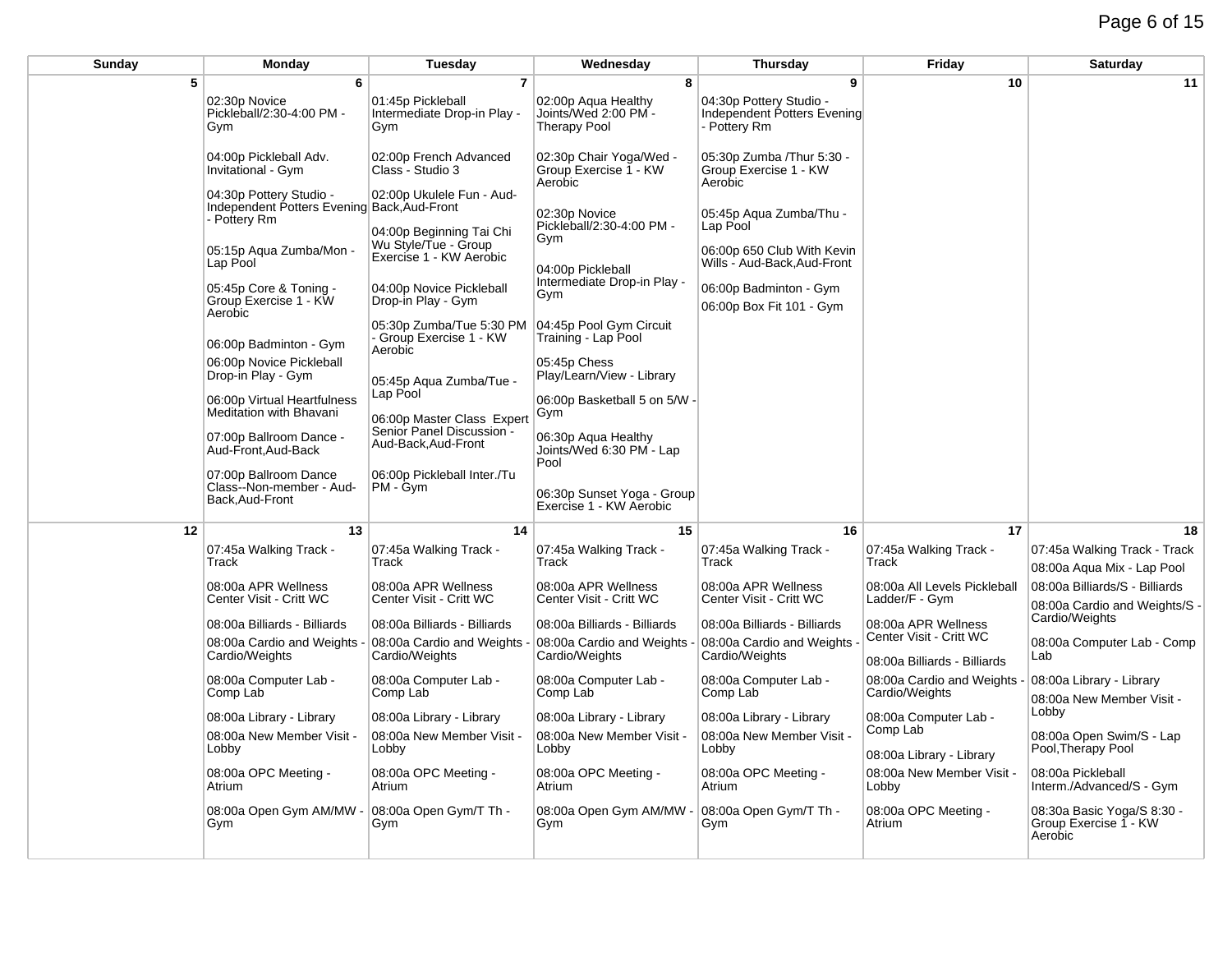| Sunday | Monday                                                                          | Tuesday                                                             | Wednesday                                                                      | <b>Thursday</b>                                         | Friday                                                                            | Saturday                                           |
|--------|---------------------------------------------------------------------------------|---------------------------------------------------------------------|--------------------------------------------------------------------------------|---------------------------------------------------------|-----------------------------------------------------------------------------------|----------------------------------------------------|
| 12     | 13                                                                              | 14                                                                  | 15                                                                             | 16                                                      | 17                                                                                | 18                                                 |
|        | 08:00a Open Swim/M-F -<br>Lap Pool, Therapy Pool                                | 08:00a Open Swim/M-F -<br>Lap Pool, Therapy Pool                    | 08:00a Open Swim/M-F -<br>Lap Pool, Therapy Pool                               | 08:00a Open Swim/M-F -<br>Lap Pool, Therapy Pool        | 08:00a Open Swim/M-F -<br>Lap Pool, Therapy Pool                                  | 08:30a Cycling/S - Gym<br>09:00a Competitive Swim  |
|        | 08:00a Physical Therapy -<br>Critt PT                                           | 08:00a Physical Therapy -<br>Critt PT                               | 08:00a Physical Therapy -<br>Critt PT                                          | 08:00a Physical Therapy -<br>Critt PT                   | 08:00a Physical Therapy -<br>Critt PT                                             | Practice - Lap Pool<br>09:00a Woodshop - Woodshop  |
|        | 08:00a Rise & Shine - Group 08:00a Sunrise Yoga/Tues<br>Exercise 1 - KW Aerobic | Group Exercise 2 -<br>McCardell                                     | 08:00a Rise & Shine - Group 08:30a Low Impact/Thu -<br>Exercise 1 - KW Aerobic | Group Exercise 1 - KW<br>Aerobic                        | 08:00a Rise & Shine - Group 09:30a Basic Yoga/S 9:30 -<br>Exercise 1 - KW Aerobic | Group Exercise 1 - KW<br>Aerobic                   |
|        | 08:30a Strengthen Lengthen<br>and Balance/Mon - Group<br>Exercise 2 - McCardell | 08:30a Muscular<br>Endurance/Tue - Group                            | 08:00a The Deep/Wed - Lap<br>Pool<br>08:30a Small Group                        | 08:30a Muscular<br>Endurance/Thu - Group                | 08:30a Strengthen Lengthen<br>and Balance/Fri - Group<br>Exercise 2 - McCardell   | 09:30a Basketball 5 on 5/S -<br>Gym                |
|        | 09:00a Cafe - Cafe                                                              | Exercise 1 - KW Aerobic                                             | Training: Sports & Agility -<br>Group Exercise 2 -                             | Exercise 2 - McCardell                                  | 09:00a Aquatic Muscles in                                                         | 10:00a Guitar Group Saturday                       |
|        | 09:00a Making Waves/Mon -<br>Lap Pool                                           | 09:00a Adult Day Service -<br>ADS.                                  | McCardell                                                                      | 09:00a Adult Day Service -<br><b>ADS</b>                | Motion - Lap Pool                                                                 | - Dining Rm                                        |
|        | 09:00a Pottery Studio -                                                         | 09:00a Aqua Healthy                                                 | 09:00a Adult Day Service -                                                     | 09:00a Cafe - Cafe                                      | 09:00a Cycling/Fri - Gym<br>09:00a Interval Training/Fri                          | 11:00a Volleyball All Lvl/S -<br>Gym               |
|        | Independent Potters<br>Mornings - Pottery Rm                                    | Joints/Tue - Therapy Pool                                           | ADS.                                                                           | 09:00a Pottery Studio -<br><b>Independent Potters</b>   | Group Exercise 1 - KW<br>Aerobic                                                  | 11:00a Zumba Gold Chair -<br>Group Exercise 1 - KW |
|        | 09:00a Virtual Cardio &                                                         | 09:00a Cafe - Cafe<br>09:00a Cycling/Tue - Gym                      | 09:00a Aquatics Strength &<br>Core / Wed - Lap Pool                            | Mornings - Pottery Rm                                   | 09:00a Lapidary - Studio 1                                                        | Aerobic                                            |
|        | Strength W/ Lisa                                                                | 09:00a Woodshop -<br>Woodshop                                       | 09:00a Cafe - Cafe                                                             | 09:00a Woodshop -<br>Woodshop                           | 09:00a Woodshop -<br>Woodshop                                                     | 12:30p Novice Pickleball Drop-<br>$in/S - Gym$     |
|        | 09:00a Woodshop -<br>Woodshop                                                   | 09:30a Zumba Tue/AM -<br>Group Exercise 1 - KW                      | 09:00a Interval Training/Wed<br>- Group Exercise 1 - KW<br>Aerobic             | 09:30a Aqua Yoga/Thu -<br>Therapy Pool                  | 09:30a Total Body Sculpt -<br>Group Exercise 2 -                                  |                                                    |
|        | 09:30a Pickleball<br>Intermediate Drop-in Play -                                | Aerobic                                                             | 09:00a Water Works/Wed -                                                       | 09:30a Core Strength/Thu -                              | McCardell                                                                         |                                                    |
|        | Gym                                                                             | 10:00a Bridge Drop In<br>Tuesday - CR 3                             | <b>Therapy Pool</b>                                                            | Group Exercise 2 -<br>McCardell                         | 10:00a Aqua Balance &<br>Stability/Fri - Therapy Pool                             |                                                    |
|        | 09:45a German Intermediate<br>Class - CR 1                                      | 10:00a Discover Michigan                                            | 09:00a Woodshop -<br>Woodshop                                                  | 09:30a Zumba/Thu AM -                                   | 10:00a Beginning Tai Chi                                                          |                                                    |
|        | 10:00a Aqua Healthy<br>Joints/Mon - Therapy Pool                                | Fresh - Library<br>10:00a Gift Shop 10:00am-                        | 09:30a Pickleball 101:<br>Beginner Lesson - Gym                                | Group Exercise 1 - KW<br>Aerobic                        | Wu Style/Fri 10:00 AM -<br>Group Exercise 1 - KW<br>Aerobic                       |                                                    |
|        | 10:00a Gift Shop 10:00am-<br>2:00pm - Gift Shop                                 | 2:00pm - Gift Shop<br>10:00a Intermediate Knitting                  | 09:30a Pickleball 102:<br>Mentor Games - Gym                                   | 10:00a Gift Shop 10:00am-<br>2:00pm - Gift Shop         | 10:00a Gift Shop 10:00am-                                                         |                                                    |
|        | 10:00a Open Studio -                                                            | - Library                                                           | 09:30a Watercolor Painting                                                     | 10:00a Pickleball Inter./Th                             | 2:00pm - Gift Shop                                                                |                                                    |
|        | Zentangle Studio - Library<br>10:30a Functionally Fit/Mon                       | 10:00a Novice Pickleball<br>Drop In / Tue 10:00 - Gym               | Class With Pete -<br>Wednesday - Studio 1                                      | AM - Gym<br>10:00a Wellness Coaching                    | 10:30a Hatha Yoga - Group<br>Exercise 2 - McCardell                               |                                                    |
|        | Group Exercise 1 - KW<br>Aerobic                                                | 10:00a Trail Walk Tuesdays<br>- South Parking Lot                   | 10:00a Aqua Balance &<br>Stability/Wed - Therapy Pool                          | Thursdays - Conference B<br>10:30a Barre Fusion - Group | 11:00a Beginning Tai Chi<br>Wu Style/Fri 11:00 AM -                               |                                                    |
|        | 10:30a Mindfulness Based<br><b>Stress Reduction Series -</b>                    | 10:00a Wellness Coaching<br>Tuesdays - Conference B                 | 10:00a Garden Club - Patio<br>Garden                                           | Exercise 1 - KW Aerobic                                 | Group Exercise 1 - KW<br>Aerobic                                                  |                                                    |
|        | CR <sub>1</sub>                                                                 | 10:15a Aqua Yoga/Tues -                                             | 10:00a Gift Shop 10:00am-                                                      | 10:30a French Conversation<br>Group - CR 2              | 11:30a Rotating Meditation -                                                      |                                                    |
|        | 11:00a Pickleball All Levels<br>Drop-in Play - Gym                              | Therapy Pool<br>10:30a Body Strong - Group   10:00a Savvy Seniors - | 2:00pm - Gift Shop                                                             | 10:30a Spanish Beginner -<br>CR <sub>1</sub>            | Group Exercise 2 -<br>McCardell                                                   |                                                    |
|        | 11:30a Dance For                                                                | Exercise 1 - KW Aerobic                                             | Dining Rm                                                                      | 10:30a Summer Life Floral                               | 12:00p Regular Lunch in the                                                       |                                                    |
|        | Parkinsons - Group Exercise<br>1 - KW Aerobic                                   | 11:30a Low Impact/Tue -<br>Group Exercise 1 - KW<br>Aerobic         | 10:00a Spanish<br>Conversation Group - CR 1                                    | Design - Aud-Back                                       | Dining Room - Dining Rm                                                           |                                                    |
|        |                                                                                 |                                                                     |                                                                                |                                                         |                                                                                   |                                                    |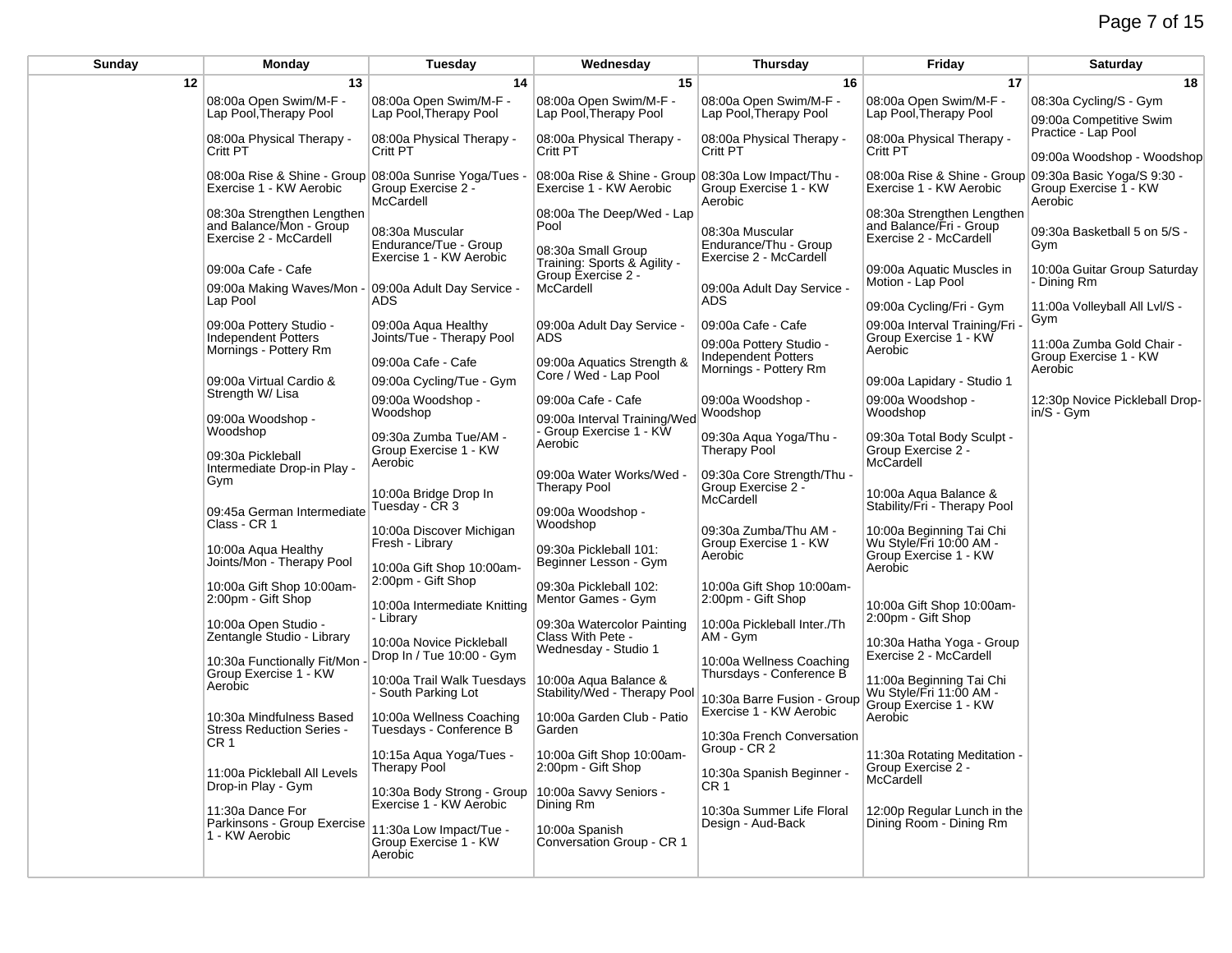## Page 8 of 15

| <b>Monday</b>                                                                                            | Tuesday                                                                                        | Wednesday                                                                                                                                                                                                                                                                                                                                                                                                                                                                                                                                                                          | <b>Thursday</b>                                                                                                                                                                                      | Friday                                                                                                                                                                                                                                                                                                                                                             | Saturday                                                                                                                                                                                                    |
|----------------------------------------------------------------------------------------------------------|------------------------------------------------------------------------------------------------|------------------------------------------------------------------------------------------------------------------------------------------------------------------------------------------------------------------------------------------------------------------------------------------------------------------------------------------------------------------------------------------------------------------------------------------------------------------------------------------------------------------------------------------------------------------------------------|------------------------------------------------------------------------------------------------------------------------------------------------------------------------------------------------------|--------------------------------------------------------------------------------------------------------------------------------------------------------------------------------------------------------------------------------------------------------------------------------------------------------------------------------------------------------------------|-------------------------------------------------------------------------------------------------------------------------------------------------------------------------------------------------------------|
| 13                                                                                                       | 14                                                                                             | 15                                                                                                                                                                                                                                                                                                                                                                                                                                                                                                                                                                                 | 16                                                                                                                                                                                                   | 17                                                                                                                                                                                                                                                                                                                                                                 | 18                                                                                                                                                                                                          |
| Exercise 2 - McCardell                                                                                   | Around - Gym                                                                                   | 10:15a Core Strength/Wed -<br>Group Exercise 2 -                                                                                                                                                                                                                                                                                                                                                                                                                                                                                                                                   | 11:00a Yin Yoga - Group<br>Exercise 2 - McCardell                                                                                                                                                    | 12:30p Bridge American<br>Standard Fridays - CR 1                                                                                                                                                                                                                                                                                                                  |                                                                                                                                                                                                             |
| Dining Room - Dining Rm                                                                                  | Parkinsons - Gym                                                                               | 10:30a Functionally Fit/Wed                                                                                                                                                                                                                                                                                                                                                                                                                                                                                                                                                        | 11:45a Yoga A Gentle<br>Beginning/Th - Group                                                                                                                                                         | 12:30p Hand & Foot<br>variation of Canasta - Library                                                                                                                                                                                                                                                                                                               |                                                                                                                                                                                                             |
| CR <sub>3</sub>                                                                                          | Dining Room - Dining Rm                                                                        | Aerobic                                                                                                                                                                                                                                                                                                                                                                                                                                                                                                                                                                            |                                                                                                                                                                                                      | 12:30p Pinochle - CR 3                                                                                                                                                                                                                                                                                                                                             |                                                                                                                                                                                                             |
| 12:30p Bridge Drop-In<br>Monday - CR 1                                                                   | 12:30p Core Strength/Tue -<br>Group Exercise 1 - KW                                            | 11:00a Pickleball Inter./Adv.<br>Drop In - Gym                                                                                                                                                                                                                                                                                                                                                                                                                                                                                                                                     | Drop-in Play - Gym<br>12:00p Regular Lunch in the                                                                                                                                                    | Group Exercise 1 - KW<br>Aerobic                                                                                                                                                                                                                                                                                                                                   |                                                                                                                                                                                                             |
| 12:30p Pottery Studio -<br><b>Independent Potters</b>                                                    | 12:45p German                                                                                  | 11:00a Tigers vs White Sox<br>Aud-Back, Aud-Front                                                                                                                                                                                                                                                                                                                                                                                                                                                                                                                                  | 12:30p Duplicate Bridge -                                                                                                                                                                            | 01:00p Movie Friday - Aud-<br>Back, Aud-Front                                                                                                                                                                                                                                                                                                                      |                                                                                                                                                                                                             |
| 12:30p Samba Card Game -                                                                                 |                                                                                                | 11:30a Ballet - Group<br>Exercise 1 - KW Aerobic                                                                                                                                                                                                                                                                                                                                                                                                                                                                                                                                   | 12:30p Pottery Studio -                                                                                                                                                                              | 01:00p Novice<br>Pickleball/1:00-2:30 PM -                                                                                                                                                                                                                                                                                                                         |                                                                                                                                                                                                             |
| 01:00p Line Dance - Aud-                                                                                 |                                                                                                | 12:00p Regular Lunch in the<br>Dining Room - Dining Rm                                                                                                                                                                                                                                                                                                                                                                                                                                                                                                                             | Afternoons - Pottery Rm                                                                                                                                                                              | 01:00p Table Tennis - Gym                                                                                                                                                                                                                                                                                                                                          |                                                                                                                                                                                                             |
| 01:00p Novice                                                                                            |                                                                                                | 12:30p Chinese Mah-Jong -                                                                                                                                                                                                                                                                                                                                                                                                                                                                                                                                                          | Arts Studio Thurs. - Library                                                                                                                                                                         |                                                                                                                                                                                                                                                                                                                                                                    |                                                                                                                                                                                                             |
| Pickleball/1:00-2:30 PM -<br>Gym<br>01:00p Open Studio -<br><b>Creation Station Studio -</b><br>Studio 3 |                                                                                                | - CR 3,CR 2                                                                                                                                                                                                                                                                                                                                                                                                                                                                                                                                                                        |                                                                                                                                                                                                      |                                                                                                                                                                                                                                                                                                                                                                    |                                                                                                                                                                                                             |
|                                                                                                          | 01:30p Resistance and<br>Balance Training/Tue -                                                | 12:30p PWR! Parkinson<br>Wellness Recovery - Group<br>Exercise 1 - KW Aerobic                                                                                                                                                                                                                                                                                                                                                                                                                                                                                                      | 01:00p Watercolor Mini<br>Series - Studio 1                                                                                                                                                          | 02:30p Novice<br>Pickleball/2:30-4:00 PM -<br>Gym                                                                                                                                                                                                                                                                                                                  |                                                                                                                                                                                                             |
| 01:00p Table Tennis - Gym                                                                                | Aerobic                                                                                        |                                                                                                                                                                                                                                                                                                                                                                                                                                                                                                                                                                                    |                                                                                                                                                                                                      |                                                                                                                                                                                                                                                                                                                                                                    |                                                                                                                                                                                                             |
| 01:00p Zumba/Mon - Group<br>Exercise 1 - KW Aerobic                                                      |                                                                                                | Card - Studio 1                                                                                                                                                                                                                                                                                                                                                                                                                                                                                                                                                                    | Balance Training/Thu -<br>Group Exercise 1 - KW                                                                                                                                                      |                                                                                                                                                                                                                                                                                                                                                                    |                                                                                                                                                                                                             |
| 01:30p Anyone Can Paint -<br>Studio 1                                                                    | Group Clinic - Gym                                                                             | Group - Library                                                                                                                                                                                                                                                                                                                                                                                                                                                                                                                                                                    |                                                                                                                                                                                                      |                                                                                                                                                                                                                                                                                                                                                                    |                                                                                                                                                                                                             |
| 01:30p Spanish Beginner -<br>CR <sub>2</sub>                                                             | Intermediate Drop-in Play -<br>Gym                                                             | Lap Pool                                                                                                                                                                                                                                                                                                                                                                                                                                                                                                                                                                           | Dining Rm                                                                                                                                                                                            |                                                                                                                                                                                                                                                                                                                                                                    |                                                                                                                                                                                                             |
| 02:00p Chair Yoga/Mon -<br>Group Exercise 1 - KW                                                         | 02:00p French Advanced<br>Class - Studio 3                                                     | Pickleball/1:00-2:30 PM -<br>Gym                                                                                                                                                                                                                                                                                                                                                                                                                                                                                                                                                   | Rm<br>02:00p Novice Pickleball                                                                                                                                                                       |                                                                                                                                                                                                                                                                                                                                                                    |                                                                                                                                                                                                             |
| 02:00p Focus on the Issues                                                                               | 02:00p Ukulele Fun - Aud-<br>Back, Aud-Front                                                   | 01:00p Picture Frame<br>Mosaic - Studio 3                                                                                                                                                                                                                                                                                                                                                                                                                                                                                                                                          | Drop-in Play - Gym<br>03:00p Beginning Tai Chi                                                                                                                                                       |                                                                                                                                                                                                                                                                                                                                                                    |                                                                                                                                                                                                             |
| 02:00p Open Aqua Bikes -                                                                                 | 04:00p Beginning Tai Chi<br>Wu Style/Tue - Group                                               | 01:00p Table Tennis - Gym<br>01:00p Woodshop Project                                                                                                                                                                                                                                                                                                                                                                                                                                                                                                                               | Exercise 1 - KW Aerobic                                                                                                                                                                              |                                                                                                                                                                                                                                                                                                                                                                    |                                                                                                                                                                                                             |
| Lap Pool                                                                                                 |                                                                                                | Class - Woodshop                                                                                                                                                                                                                                                                                                                                                                                                                                                                                                                                                                   | 03:00p Small Group Swim<br>Lessons 3PM - Lap Pool                                                                                                                                                    |                                                                                                                                                                                                                                                                                                                                                                    |                                                                                                                                                                                                             |
| Afternoon - Woodshop                                                                                     | Drop-in Play - Gym                                                                             | Joints/Wed 2:00 PM -<br><b>Therapy Pool</b>                                                                                                                                                                                                                                                                                                                                                                                                                                                                                                                                        | 04:00p Pickleball Inter./Th<br>PM - Gvm                                                                                                                                                              |                                                                                                                                                                                                                                                                                                                                                                    |                                                                                                                                                                                                             |
| Pickleball/2:30-4:00 PM -<br>Gym                                                                         | Dining Rm                                                                                      | 02:30p Chair Yoga/Wed -                                                                                                                                                                                                                                                                                                                                                                                                                                                                                                                                                            | 04:30p Pottery Studio -                                                                                                                                                                              |                                                                                                                                                                                                                                                                                                                                                                    |                                                                                                                                                                                                             |
|                                                                                                          | - Group Exercise 1 - KW<br>Aerobic                                                             | Aerobic                                                                                                                                                                                                                                                                                                                                                                                                                                                                                                                                                                            | - Pottery Rm                                                                                                                                                                                         |                                                                                                                                                                                                                                                                                                                                                                    |                                                                                                                                                                                                             |
|                                                                                                          | Afternoons - Pottery Rm<br>Library<br>Back, Aud-Front<br>Aerobic<br>Dining Rm<br>02:30p Novice | 11:30a Tang Soo Do - Group 12:00p Basketball Shoot<br>12:00p Regular Lunch in the 12:00p Boxing for<br>12:30p American Mah-Jong - 12:00p Regular Lunch in the<br>Aerobic<br>Conversation Group - CR 3<br>and Painting - Studio 1<br>01:00p India Conversation<br>Group - Library<br>Arts Studio Tues - Library<br>01:30p Guitar Group<br>Tuesday - CR 1<br>Group Exercise 1 - KW<br>01:45p Pickleball Beginner<br>01:45p Pickleball<br>Exercise 1 - KW Aerobic<br>02:00p Stained Glass Class - 04:00p Novice Pickleball<br>04:30p National Music Day -<br>05:30p Zumba/Tue 5:30 PM | McCardell<br>Group Exercise 1 - KW<br>01:00p Independent Drawing<br>01:00p Open Studio - Needle CR 1<br>01:00p Italian Conversation<br>01:00p Novice<br>02:00p Aqua Healthy<br>Group Exercise 1 - KW | Exercise 1 - KW Aerobic<br>12:00p Pickleball Advanced<br>Dining Room - Dining Rm<br>CR 2, CR 3<br>Independent Potters<br>12:30p Euchre Wednesdays<br>01:00p Summer Life Floral<br>Front<br>01:00p Hanky Lady Greeting 01:30p Resistance and<br>Aerobic<br>01:00p Making Waves/Wed - 01:30p Sweet Speakers -<br>02:00p Drum Circle - Dining<br>Wu Style/Thu - Group | 01:00p Chair Yoga/Fri -<br>Gym<br>01:00p Open Studio - Needle 01:30p Photographers Club -<br>Dining Rm<br>02:30p Aqua Yoga/Fri -<br>Design 1pm - Aud-Back, Aud- Therapy Pool<br>Independent Potters Evening |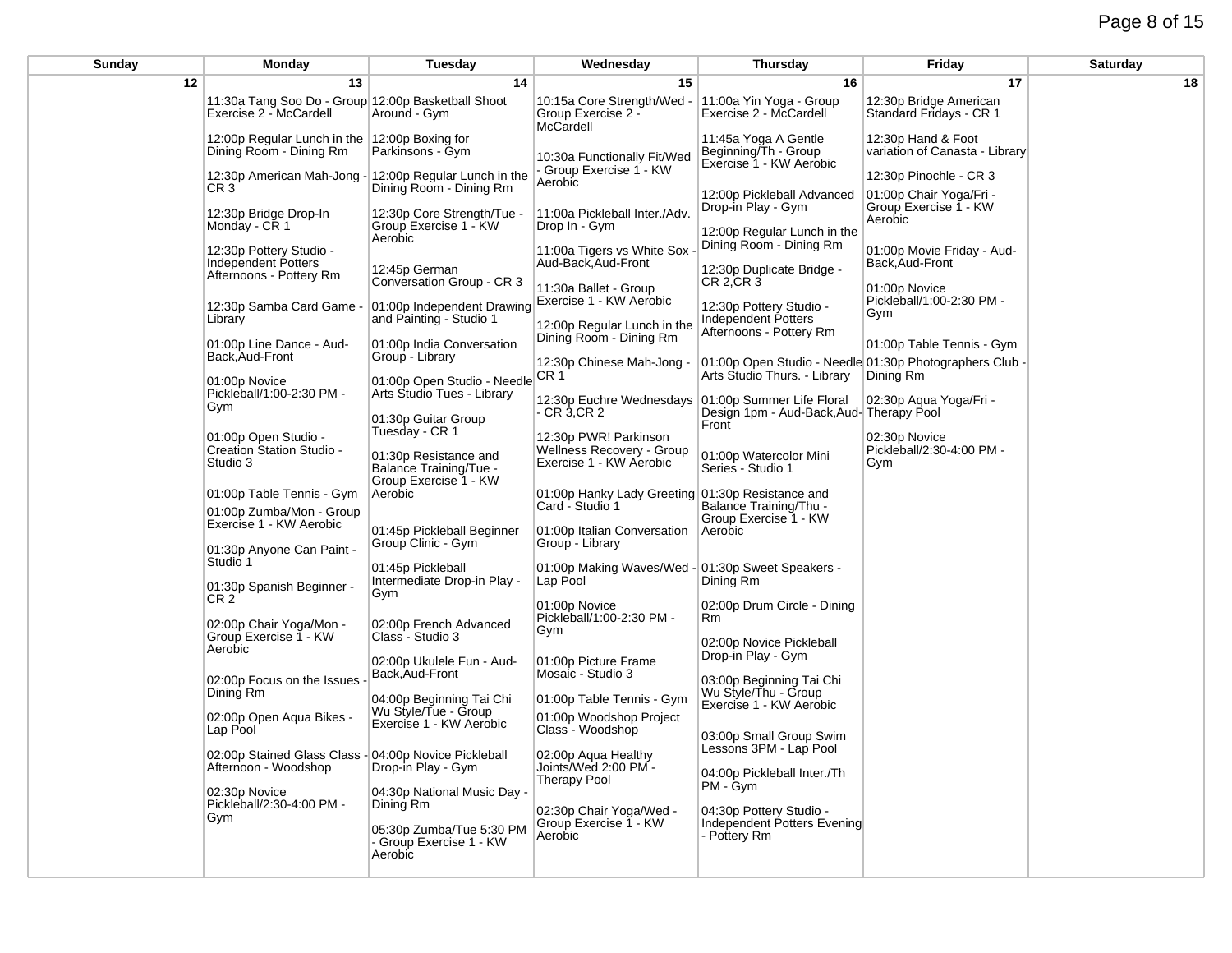| <b>Sunday</b> | Monday                                                                 | <b>Tuesday</b>                                   | Wednesday                                               | Thursday                                                       | Friday                                           | Saturday                                                        |
|---------------|------------------------------------------------------------------------|--------------------------------------------------|---------------------------------------------------------|----------------------------------------------------------------|--------------------------------------------------|-----------------------------------------------------------------|
| 12            | 13                                                                     | 14                                               | 15                                                      | 16                                                             | 17                                               | 18                                                              |
|               | 03:00p Honest Thief (PG) -<br>Dining Rm                                | 05:45p Aqua Zumba/Tue -<br>Lap Pool              | 02:30p Novice<br>Pickleball/2:30-4:00 PM -<br>Gym       | 05:00p Weight Room<br>Orientation - Cardio/Weights             |                                                  |                                                                 |
|               | 04:00p Pickleball Adv.<br>Invitational - Gym                           | 06:00p Pickleball Inter./Tu<br>PM - Gym          | 04:00p Pickleball                                       | 05:30p Zumba / Thur 5:30 -<br>Group Exercise 1 - KW<br>Aerobic |                                                  |                                                                 |
|               | 04:30p Pottery Studio -<br>Independent Potters Evening<br>- Pottery Rm |                                                  | Intermediate Drop-in Play -<br>Gym                      | 05:45p Aqua Zumba/Thu -                                        |                                                  |                                                                 |
|               | 05:15p Aqua Zumba/Mon -                                                |                                                  | 04:45p Pool Gym Circuit<br>Training - Lap Pool          | Lap Pool<br>06:00p Badminton - Gym                             |                                                  |                                                                 |
|               | Lap Pool<br>05:45p Core & Toning -                                     |                                                  | 05:45p Chess<br>Play/Learn/View - Library               | 06:00p Box Fit 101 - Gym                                       |                                                  |                                                                 |
|               | Group Exercise 1 - KW<br>Aerobic                                       |                                                  | 06:00p Basketball 5 on 5/W -<br>Gym                     |                                                                |                                                  |                                                                 |
|               | 06:00p Badminton - Gym                                                 |                                                  | 06:00p Rewired - Stars in                               |                                                                |                                                  |                                                                 |
|               | 06:00p Novice Pickleball<br>Drop-in Play - Gym                         |                                                  | CarsTales from Hollywood<br>- Aud-Back, Aud-Front       |                                                                |                                                  |                                                                 |
|               | 06:00p Virtual Heartfulness<br>Meditation with Bhavani                 |                                                  | 06:30p Agua Healthy<br>Joints/Wed 6:30 PM - Lap<br>Pool |                                                                |                                                  |                                                                 |
|               | 07:00p Ballroom Dance -<br>Aud-Front, Aud-Back                         |                                                  | 06:30p Sunset Yoga - Group                              |                                                                |                                                  |                                                                 |
|               | 07:00p Ballroom Dance<br>Class--Non-member - Aud-<br>Back, Aud-Front   |                                                  | Exercise 1 - KW Aerobic                                 |                                                                |                                                  |                                                                 |
| 19            | 20                                                                     | 21                                               | 22                                                      | 23                                                             | 24                                               | 25                                                              |
|               | 07:45a Walking Track -<br>Track                                        | 07:45a Walking Track -<br>Track                  | 07:45a Walking Track -<br>Track                         | 07:45a Walking Track -<br>Track                                | 07:45a Walking Track -<br>Track                  | 07:45a Walking Track - Track<br>08:00a Aqua Mix - Lap Pool      |
|               | 08:00a APR Wellness<br>Center Visit - Critt WC                         | 08:00a APR Wellness<br>Center Visit - Critt WC   | 08:00a APR Wellness<br>Center Visit - Critt WC          | 08:00a APR Wellness<br>Center Visit - Critt WC                 | 08:00a All Levels Pickleball<br>Ladder/F - Gym   | 08:00a Billiards/S - Billiards<br>08:00a Cardio and Weights/S - |
|               | 08:00a Billiards - Billiards                                           | 08:00a Billiards - Billiards                     | 08:00a Billiards - Billiards                            | 08:00a Billiards - Billiards                                   | 08:00a APR Wellness                              | Cardio/Weights                                                  |
|               | 08:00a Cardio and Weights                                              | 08:00a Cardio and Weights                        | 08:00a Cardio and Weights                               | 08:00a Cardio and Weights                                      | Center Visit - Critt WC                          | 08:00a Computer Lab - Comp                                      |
|               | Cardio/Weights                                                         | Cardio/Weights                                   | Cardio/Weights                                          | Cardio/Weights                                                 | 08:00a Billiards - Billiards                     | Lab                                                             |
|               | 08:00a Computer Lab -<br>Comp Lab                                      | 08:00a Computer Lab -<br>Comp Lab                | 08:00a Computer Lab -<br>Comp Lab                       | 08:00a Computer Lab -<br>Comp Lab                              | 08:00a Cardio and Weights<br>Cardio/Weights      | 08:00a Library - Library<br>08:00a New Member Visit -           |
|               | 08:00a Library - Library                                               | 08:00a Library - Library                         | 08:00a Library - Library                                | 08:00a Library - Library                                       | 08:00a Computer Lab -                            | Lobby                                                           |
|               | 08:00a New Member Visit -<br>Lobby                                     | 08:00a New Member Visit -<br>Lobby               | 08:00a New Member Visit -<br>Lobby                      | 08:00a New Member Visit -<br>Lobby                             | Comp Lab<br>08:00a Library - Library             | 08:00a Open Swim/S - Lap<br>Pool, Therapy Pool                  |
|               | 08:00a OPC Meeting -<br>Atrium                                         | 08:00a OPC Meeting -<br>Atrium                   | 08:00a OPC Meeting -<br>Atrium                          | 08:00a OPC Meeting -<br>Atrium                                 | 08:00a New Member Visit -<br>Lobby               | 08:00a Pickleball<br>Interm./Advanced/S - Gym                   |
|               | 08:00a Open Gym AM/MW<br>Gym                                           | 08:00a Open Gym/T Th -<br>Gym                    | 08:00a Open Gym AM/MW<br>Gym                            | 08:00a Open Gym/T Th -<br>Gym                                  | 08:00a OPC Meeting -<br>Atrium                   | 08:30a Basic Yoga/S 8:30 -<br>Group Exercise 1 - KW<br>Aerobic  |
|               | 08:00a Open Swim/M-F -<br>Lap Pool, Therapy Pool                       | 08:00a Open Swim/M-F -<br>Lap Pool, Therapy Pool | 08:00a Open Swim/M-F -<br>Lap Pool, Therapy Pool        | 08:00a Open Swim/M-F -<br>Lap Pool, Therapy Pool               | 08:00a Open Swim/M-F -<br>Lap Pool, Therapy Pool |                                                                 |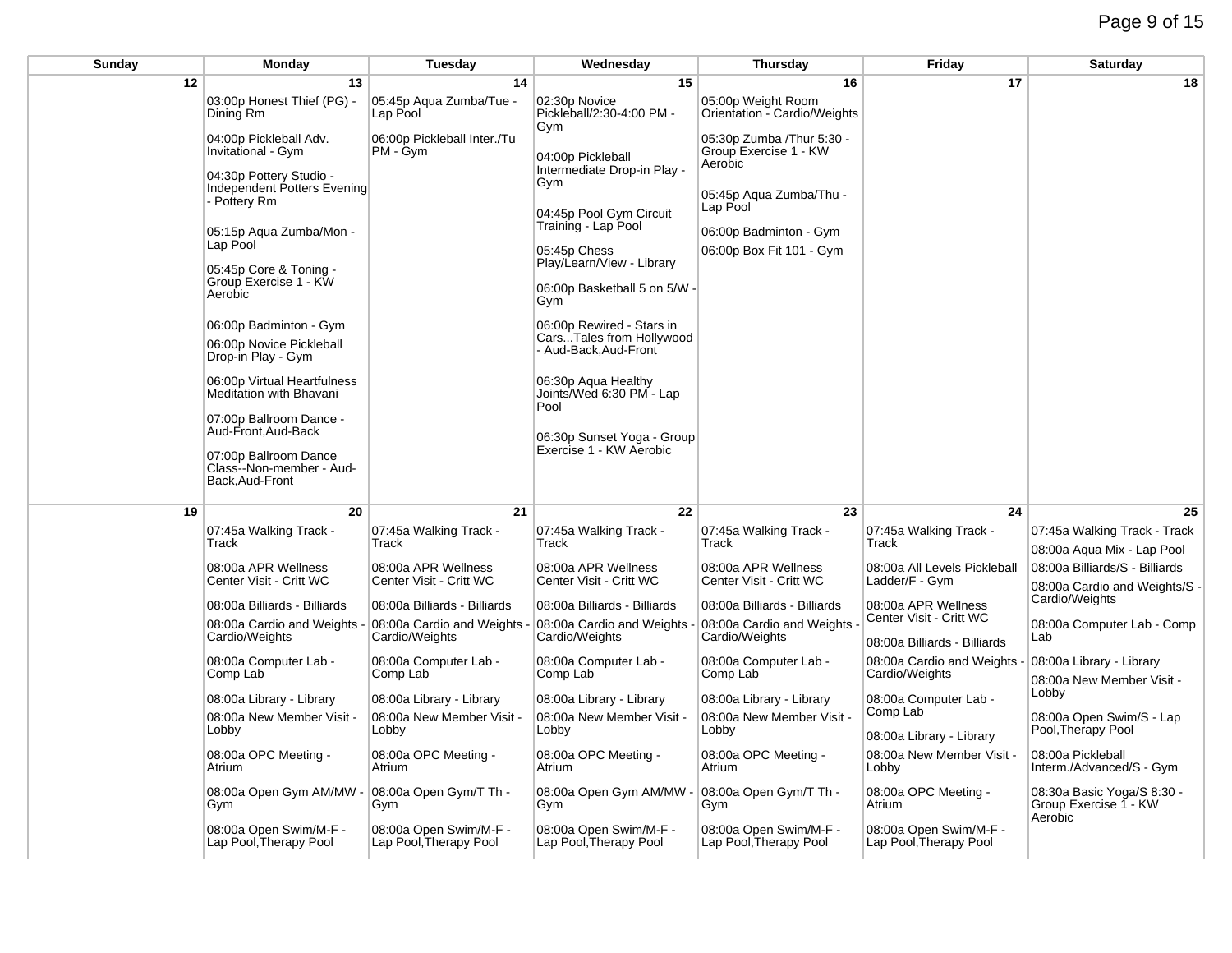## Page 10 of 15

| Sunday | Monday                                                                            | Tuesday                                                                                                          | Wednesday                                                                      | Thursday                                                          | Friday                                                                          | <b>Saturday</b>                                                |
|--------|-----------------------------------------------------------------------------------|------------------------------------------------------------------------------------------------------------------|--------------------------------------------------------------------------------|-------------------------------------------------------------------|---------------------------------------------------------------------------------|----------------------------------------------------------------|
| 19     | 20                                                                                | 21                                                                                                               | 22                                                                             | 23                                                                | 24                                                                              | 25                                                             |
|        | 08:00a Physical Therapy -<br>Critt PT                                             | 08:00a Physical Therapy -<br>Critt PT                                                                            | 08:00a Physical Therapy -<br>Critt PT                                          | 08:00a Physical Therapy -<br>Critt PT                             | 08:00a Physical Therapy -<br>Critt PT                                           | 08:30a Cycling/S - Gym<br>09:00a Competitive Swim              |
|        | 08:00a Rise & Shine - Group 08:00a Sunrise Yoga/Tues -<br>Exercise 1 - KW Aerobic | Group Exercise 2 -<br>McCardell                                                                                  | 08:00a Rise & Shine - Group 08:30a Low Impact/Thu -<br>Exercise 1 - KW Aerobic | Group Exercise 1 - KW<br>Aeroḃic                                  | 08:00a Rise & Shine - Group<br>Exercise 1 - KW Aerobic                          | Practice - Lap Pool<br>09:00a Woodshop - Woodshop              |
|        | 08:30a Strengthen Lengthen<br>and Balance/Mon - Group<br>Exercise 2 - McCardell   | 08:30a Muscular<br>Endurance/Tue - Group                                                                         | 08:00a The Deep/Wed - Lap<br>Pool<br>09:00a Adult Day Service -                | 08:30a Muscular<br>Endurance/Thu - Group                          | 08:30a Strengthen Lengthen<br>and Balance/Fri - Group<br>Exercise 2 - McCardell | 09:30a Basic Yoga/S 9:30 -<br>Group Exercise 1 - KW<br>Aerobic |
|        | 09:00a Cafe - Cafe                                                                | Exercise 1 - KW Aerobic                                                                                          | <b>ADS</b>                                                                     | Exercise 2 - McCardell                                            | 09:00a Aquatic Muscles in                                                       | 09:30a Basketball 5 on 5/S -                                   |
|        | 09:00a Making Waves/Mon -<br>Lap Pool                                             | 09:00a Adult Day Service -<br><b>ADS</b>                                                                         | 09:00a Aquatics Strength &<br>Core / Wed - Lap Pool                            | 09:00a Adult Day Service -<br>ADS                                 | Motion - Lap Pool<br>09:00a Cycling/Fri - Gym                                   | Gym<br>10:00a Guitar Group Saturday                            |
|        | 09:00a Pottery Studio -                                                           | 09:00a Aqua Healthy                                                                                              | 09:00a Cafe - Cafe                                                             | 09:00a Cafe - Cafe                                                | 09:00a Interval Training/Fri                                                    | - Dining Rm                                                    |
|        | Independent Potters<br>Mornings - Pottery Rm                                      | Joints/Tue - Therapy Pool<br>09:00a Cafe - Cafe                                                                  | 09:00a Interval Training/Wed<br>- Group Exercise 1 - KW<br>Aerobic             | 09:00a Drawing Bootcamp<br>for the Novice - Studio 1              | Group Exercise 1 - KW<br>Aerobic                                                | 11:00a Volleyball All Lvl/S -<br>Gym                           |
|        | 09:00a Virtual Cardio &<br>Strength W/ Lisa                                       | 09:00a Cycling/Tue - Gym<br>09:00a Drawing Bootcamp                                                              | 09:00a Water Works/Wed -                                                       | 09:00a Pottery Studio -<br>Independent Potters                    | 09:00a Woodshop -<br>Woodshop                                                   | 11:00a Zumba Gold Chair -<br>Group Exercise 1 - KW             |
|        | 09:00a Woodshop -<br>Woodshop                                                     | for the Novice - Studio 1                                                                                        | <b>Therapy Pool</b>                                                            | Mornings - Pottery Rm                                             | 09:30a Total Body Sculpt -<br>Group Exercise 2 -                                | Aerobic                                                        |
|        | 09:30a Pickleball                                                                 | 09:00a Woodshop -<br>Woodshop                                                                                    | 09:00a Woodshop -<br>Woodshop                                                  | 09:00a Woodshop -<br>Woodshop                                     | McCardell                                                                       | 12:30p Novice Pickleball Drop-<br>$in/S - Gym$                 |
|        | Intermediate Drop-in Play -<br>Gym                                                | 09:30a Zumba Tue/AM -<br>Group Exercise 1 - KW<br>Aerobic                                                        | 09:30a Pickleball 101:<br>Beginner Lesson - Gym                                | 09:30a Aqua Yoga/Thu -<br><b>Therapy Pool</b>                     | 10:00a Aqua Balance &<br>Stability/Fri - Therapy Pool                           |                                                                |
|        | 09:45a German Intermediate<br>Class - CR 1                                        | 10:00a Bridge Drop In                                                                                            | 09:30a Pickleball 102:<br>Mentor Games - Gym                                   | 09:30a Core Strength/Thu -<br>Group Exercise 2 -<br>McCardell     | 10:00a Beginning Tai Chi<br>Wu Style/Fri 10:00 AM -<br>Group Exercise 1 - KW    |                                                                |
|        | 10:00a Aqua Healthy<br>Joints/Mon - Therapy Pool                                  | Tuesday - CR 3<br>10:00a Discover Michigan                                                                       | 09:30a Watercolor Painting<br>Class With Pete -<br>Wednesday - Studio 1        | 09:30a Zumba/Thu AM -                                             | Aerobic                                                                         |                                                                |
|        | 10:00a Gift Shop 10:00am-<br>2:00pm - Gift Shop                                   | Fresh - Library<br>10:00a Gift Shop 10:00am-                                                                     | 10:00a Agua Balance &                                                          | Group Exercise 1 - KW<br>Aerobic                                  | 10:00a Gift Shop 10:00am-<br>2:00pm - Gift Shop                                 |                                                                |
|        | 10:00a Open Studio -<br>Zentangle Studio - Library                                | 2:00pm - Gift Shop                                                                                               | Stability/Wed - Therapy Pool                                                   | 10:00a Gift Shop 10:00am-<br>2:00pm - Gift Shop                   | 10:00a Visually Impaired<br>Group - Dining Rm                                   |                                                                |
|        | 10:30a Functionally Fit/Mon                                                       | 10:00a Intermediate Knitting<br>- Library                                                                        | 10:00a Garden Club - Patio<br>Garden                                           | 10:00a Pickleball Inter./Th                                       | 10:30a Hatha Yoga - Group                                                       |                                                                |
|        | Group Exercise 1 - KW<br>Aerobic                                                  | 10:00a Novice Pickleball<br>Drop In / Tue 10:00 - Gym                                                            | 10:00a Gift Shop 10:00am-<br>2:00pm - Gift Shop                                | AM - Gym<br>10:00a St. Sabbas High Tea   11:00a Beginning Tai Chi | Exercise 2 - McCardell                                                          |                                                                |
|        | 10:30a Mindfulness Based<br><b>Stress Reduction Series -</b><br>CR <sub>1</sub>   | 10:00a Technology Club -<br>CR 1                                                                                 | 10:00a Spanish<br>Conversation Group - CR 1                                    | and Tour - Aud-Back, Aud-<br>Front                                | Wu Style/Fri 11:00 AM -<br>Group Exercise 1 - KW<br>Aerobic                     |                                                                |
|        | 11:00a Pickleball All Levels                                                      | 10:00a Trail Walk Tuesdays<br>- South Parking Lot                                                                | 10:15a Core Strength/Wed -<br>Group Exercise 2 -<br>McCardell                  | 10:00a Wellness Coaching<br>Thursdays - Conference B              | 11:30a Rotating Meditation -                                                    |                                                                |
|        | Drop-in Play - Gym<br>11:30a Dance For                                            | 10:00a Wellness Coaching<br>Tuesdays - Conference B                                                              | 10:30a Functionally Fit/Wed                                                    | 10:30a Barre Fusion - Group<br>Exercise 1 - KW Aerobic            | Group Exercise 2 -<br>McCardell                                                 |                                                                |
|        | Parkinsons - Group Exercise<br>1 - KW Aerobic                                     | 10:15a Aqua Yoga/Tues -<br><b>Therapy Pool</b>                                                                   | Group Exercise 1 - KW<br>Aerobic                                               | 10:30a French Conversation<br>Group - CR 2                        | <b>BUILDING CLOSES</b><br>AT NOON                                               |                                                                |
|        | Exercise 2 - McCardell                                                            | 11:30a Tang Soo Do - Group 10:30a Body Strong - Group   11:00a Pickleball Inter./Adv.<br>Exercise 1 - KW Aerobic | Drop In - Gym                                                                  | 10:30a Spanish Beginner -<br>CR 1                                 |                                                                                 |                                                                |
|        |                                                                                   |                                                                                                                  |                                                                                |                                                                   |                                                                                 |                                                                |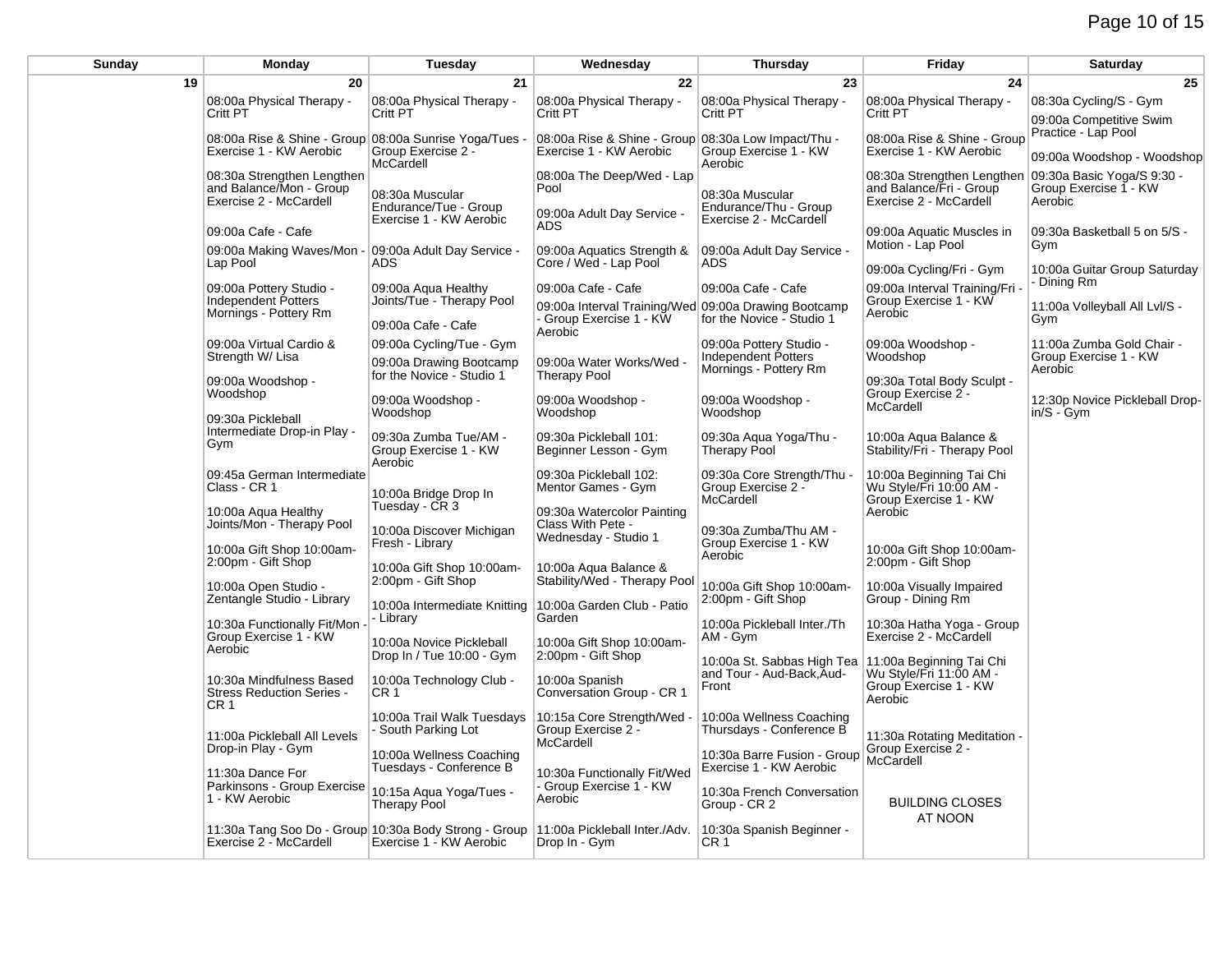# Page 11 of 15

| Sunday | <b>Monday</b>                                                                  | Tuesday                                                                              | Wednesday                                                                     | Thursday                                                                    | Friday                                      | <b>Saturday</b> |
|--------|--------------------------------------------------------------------------------|--------------------------------------------------------------------------------------|-------------------------------------------------------------------------------|-----------------------------------------------------------------------------|---------------------------------------------|-----------------|
| 19     | 20                                                                             | 21                                                                                   | 22                                                                            | 23                                                                          | 24                                          | 25              |
|        | 12:00p Regular Lunch in the 11:30a Low Impact/Tue -<br>Dining Room - Dining Rm | Group Exercise 1 - KW<br>Aerobic                                                     | 12:00p Regular Lunch in the<br>Dining Room - Dining Rm                        | 11:00a Yin Yoga - Group<br>Exercise 2 - McCardell                           | 06:30p Summer Soiree 2022<br>- Patio Garden |                 |
|        | 12:30p American Mah-Jong -<br>CR <sub>3</sub>                                  | 12:00p Basketball Shoot                                                              | 12:30p Chinese Mah-Jong -<br>CR 1                                             | 11:45a Yoga A Gentle<br>Beginning/Th - Group<br>Exercise 1 - KW Aerobic     |                                             |                 |
|        | 12:30p Bridge Drop-In<br>Monday - CR 1                                         | Around - Gym<br>12:00p Boxing for<br>Parkinsons - Gym                                | 12:30p Euchre Wednesdays<br>- CR 3,CR 2                                       | 12:00p Pickleball Advanced<br>Drop-in Play - Gym                            |                                             |                 |
|        | 12:30p Pottery Studio -<br>Independent Potters<br>Afternoons - Pottery Rm      | 12:00p Regular Lunch in the<br>Dining Room - Dining Rm                               | 12:30p PWR! Parkinson<br>Wellness Recovery - Group<br>Exercise 1 - KW Aerobic | 12:00p Regular Lunch in the<br>Dining Room - Dining Rm                      |                                             |                 |
|        | 12:30p Samba Card Game -<br>Library                                            | 12:30p Core Strength/Tue -<br>Group Exercise 1 - KW<br>Aerobic                       | 01:00p Italian Conversation<br>Group - Library                                | 12:30p Duplicate Bridge -<br>CR 2, CR 3                                     |                                             |                 |
|        | 01:00p Line Dance - Aud-<br>Back, Aud-Front                                    | 12:45p German                                                                        | 01:00p Making Waves/Wed<br>Lap Pool                                           | 12:30p Pottery Studio -<br>Independent Potters<br>Afternoons - Pottery Rm   |                                             |                 |
|        | 01:00p Novice<br>Pickleball/1:00-2:30 PM -<br>Gym                              | Conversation Group - CR 3<br>01:00p India Conversation<br>Group - Library            | 01:00p Novice<br>Pickleball/1:00-2:30 PM -<br>Gym                             | 01:00p Fireside Poets Meet-<br>Up - Cottage                                 |                                             |                 |
|        | 01:00p Open Studio -<br>Creation Station Studio -<br>Studio 1                  | 01:00p Open Studio - Needle 01:00p Paper Quill Flowers<br>Arts Studio Tues - Library | & Butterflies - Studio 1                                                      | 01:00p Open Studio - Needle<br>Arts Studio Thurs. - Library                 |                                             |                 |
|        | 01:00p Table Tennis - Gym                                                      | 01:30p Guitar Group<br>Tuesday - CR 1                                                | 01:00p Parkinsons Care<br>Group - Aud-Front                                   | 01:00p Womens Luncheon -<br>Dining Rm                                       |                                             |                 |
|        | 01:00p Zumba/Mon - Group<br>Exercise 1 - KW Aerobic                            | 01:30p Resistance and<br><b>Balance Training/Tue -</b><br>Group Exercise 1 - KW      | 01:00p Table Tennis - Gym<br>01:00p Woodshop Project<br>Class - Woodshop      | 01:30p Resistance and<br>Balance Training/Thu -<br>Group Exercise 1 - KW    |                                             |                 |
|        | 01:30p Spanish Beginner -<br>CR <sub>2</sub>                                   | Aerobic                                                                              | 01:30p Red Hats off to Tea -                                                  | Aerobic                                                                     |                                             |                 |
|        | 02:00p Chair Yoga/Mon -<br>Group Exercise 1 - KW<br>Aerobic                    | 01:45p Pickleball 301: Skills<br>& Drills - Gym                                      | Dining Rm<br>02:00p Aqua Healthy<br>Joints/Wed 2:00 PM -                      | 02:00p Novice Pickleball<br>Drop-in Play - Gym                              |                                             |                 |
|        | 02:00p Open Aqua Bikes -<br>Lap Pool                                           | 01:45p Pickleball<br>Intermediate Drop-in Play -<br>Gym                              | <b>Therapy Pool</b><br>02:30p Chair Yoga/Wed -                                | 03:00p Beginning Tai Chi<br>Wu Style/Thu - Group<br>Exercise 1 - KW Aerobic |                                             |                 |
|        | 02:00p Stained Glass Class - 02:00p French Advanced<br>Afternoon - Woodshop    | Class - Studio 3                                                                     | Group Exercise 1 - KW<br>Aerobic                                              | 03:00p Small Group Swim<br>Lessons 3PM - Lap Pool                           |                                             |                 |
|        | 02:30p Novice<br>Pickleball/2:30-4:00 PM -<br>Gym                              | 02:00p Ringo Bingo! - Dining 02:30p Novice<br>Rm                                     | Pickleball/2:30-4:00 PM -<br>Gym                                              | 04:00p Pickleball Inter./Th<br>PM - Gym                                     |                                             |                 |
|        | 04:00p Pickleball Adv.<br>Invitational - Gym                                   | 02:00p Ukulele Fun - Aud-<br>Back,Aud-Front<br>04:00p Beginning Tai Chi              | 04:00p Pickleball<br>Intermediate Drop-in Play -                              | 04:30p Pottery Studio -<br>Independent Potters Evening<br>- Pottery Rm      |                                             |                 |
|        | 04:00p The Role of Physical<br>Therapy and Exercise -<br>Dining Rm             | Wu Style/Tue - Group<br>Exercise 1 - KW Aerobic<br>04:00p Novice Pickleball          | Gym<br>04:45p Pool Gym Circuit<br>Training - Lap Pool                         | 05:30p Zumba / Thur 5:30 -<br>Group Exercise 1 - KW<br>Aerobic              |                                             |                 |
|        | 04:30p Pottery Studio -<br>Independent Potters Evening<br>- Pottery Rm         | Drop-in Play - Gym                                                                   | 05:45p Chess<br>Play/Learn/View - Library                                     | 05:45p Aqua Zumba/Thu -<br>Lap Pool                                         |                                             |                 |
|        |                                                                                |                                                                                      |                                                                               |                                                                             |                                             |                 |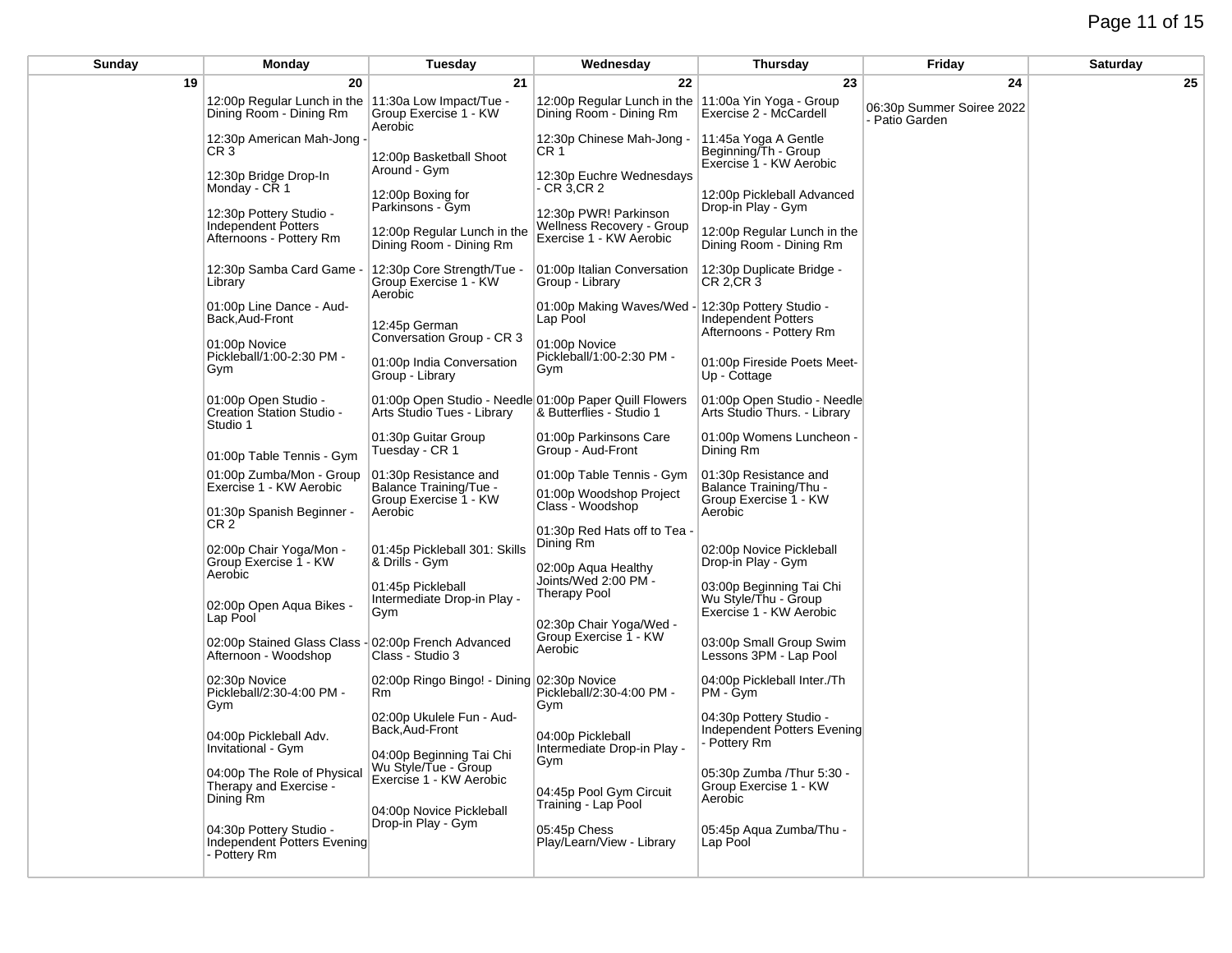| Sunday | Monday                                                 | Tuesday                                          | Wednesday                                           | <b>Thursday</b>                                  | Friday | <b>Saturday</b> |
|--------|--------------------------------------------------------|--------------------------------------------------|-----------------------------------------------------|--------------------------------------------------|--------|-----------------|
| 19     | 20                                                     | 21                                               | 22                                                  | 23                                               | 24     | 25              |
|        | 05:15p Aqua Zumba/Mon -                                | 05:30p Zumba/Tue 5:30 PM                         | 06:00p Basketball 5 on 5/W                          | 06:00p Badminton - Gym                           |        |                 |
|        | Lap Pool                                               | - Group Exercise 1 - KW<br>Aerobic               | Gym                                                 | 06:00p Box Fit 101 - Gym                         |        |                 |
|        | 05:45p Core & Toning -                                 |                                                  | 06:30p Aqua Healthy                                 |                                                  |        |                 |
|        | Group Exercise 1 - KW<br>Aerobic                       | 05:45p Aqua Zumba/Tue -                          | Joints/Wed 6:30 PM - Lap<br>Pool                    |                                                  |        |                 |
|        |                                                        | Lap Pool                                         |                                                     |                                                  |        |                 |
|        | 06:00p Badminton - Gym                                 | 06:00p Pickleball Inter./Tu                      | 06:30p Sunset Yoga - Group                          |                                                  |        |                 |
|        | 06:00p Novice Pickleball                               | PM - Gym                                         | Exercise 1 - KW Aerobic                             |                                                  |        |                 |
|        | Drop-in Play - Gym                                     |                                                  |                                                     |                                                  |        |                 |
|        | 06:00p Virtual Heartfulness<br>Meditation with Bhavani |                                                  |                                                     |                                                  |        |                 |
|        | 07:00p Ballroom Dance -<br>Aud-Front, Aud-Back         |                                                  |                                                     |                                                  |        |                 |
|        | 07:00p Ballroom Dance                                  |                                                  |                                                     |                                                  |        |                 |
|        | Class--Non-member - Aud-<br>Back, Aud-Front            |                                                  |                                                     |                                                  |        |                 |
|        |                                                        |                                                  |                                                     |                                                  |        |                 |
| 26     | 27                                                     | 28                                               | 29                                                  | 30                                               |        |                 |
|        | 07:45a Walking Track -<br>Track                        | 07:45a Walking Track -<br>Track                  | 07:45a Walking Track -<br>Track                     | 07:45a Walking Track -<br>Track                  |        |                 |
|        | 08:00a APR Wellness<br>Center Visit - Critt WC         | 08:00a APR Wellness<br>Center Visit - Critt WC   | 08:00a APR Wellness<br>Center Visit - Critt WC      | 08:00a APR Wellness<br>Center Visit - Critt WC   |        |                 |
|        | 08:00a Billiards - Billiards                           | 08:00a Billiards - Billiards                     | 08:00a Billiards - Billiards                        | 08:00a Billiards - Billiards                     |        |                 |
|        | 08:00a Cardio and Weights<br>Cardio/Weights            | 08:00a Cardio and Weights<br>Cardio/Weights      | 08:00a Cardio and Weights<br>Cardio/Weights         | 08:00a Cardio and Weights -<br>Cardio/Weights    |        |                 |
|        | 08:00a Computer Lab -                                  | 08:00a Computer Lab -                            | 08:00a Computer Lab -                               | 08:00a Computer Lab -                            |        |                 |
|        | Comp Lab                                               | Comp Lab                                         | Comp Lab                                            | Comp Lab                                         |        |                 |
|        | 08:00a Library - Library                               | 08:00a Library - Library                         | 08:00a Library - Library                            | 08:00a Library - Library                         |        |                 |
|        | 08:00a New Member Visit -<br>Lobby                     | 08:00a New Member Visit -<br>Lobby               | 08:00a New Member Visit -<br>Lobby                  | 08:00a New Member Visit -<br>Lobby               |        |                 |
|        |                                                        |                                                  |                                                     |                                                  |        |                 |
|        | 08:00a OPC Meeting -<br>Atrium                         | 08:00a OPC Meeting -<br>Atrium                   | 08:00a OPC Meeting -<br>Atrium                      | 08:00a OPC Meeting -<br>Atrium                   |        |                 |
|        | 08:00a Open Gym AM/MW<br>Gym                           | 08:00a Open Gym/T Th -<br>Gym                    | 08:00a Open Gym AM/MW<br>Gym                        | 08:00a Open Gym/T Th -<br>Gym                    |        |                 |
|        | 08:00a Open Swim/M-F -<br>Lap Pool, Therapy Pool       | 08:00a Open Swim/M-F -<br>Lap Pool, Therapy Pool | 08:00a Open Swim/M-F -<br>Lap Pool, Therapy Pool    | 08:00a Open Swim/M-F -<br>Lap Pool, Therapy Pool |        |                 |
|        | 08:00a Physical Therapy -<br>Critt PT                  | 08:00a Physical Therapy -<br>Critt PT            | 08:00a Physical Therapy -<br>Critt PT               | 08:00a Physical Therapy -<br>Critt PT            |        |                 |
|        | 08:00a Rise & Shine - Group 08:00a Sunrise Yoga/Tues - |                                                  | 08:00a Rise & Shine - Group 08:30a Low Impact/Thu - |                                                  |        |                 |
|        | Exercise 1 - KW Aerobic                                | Group Exercise 2 -<br>McCardell                  | Exercise 1 - KW Aerobic                             | Group Exercise 1 - KW<br>Aerobic                 |        |                 |
|        | 08:30a Strengthen Lengthen                             |                                                  | 08:00a The Deep/Wed - Lap                           |                                                  |        |                 |
|        | and Balance/Mon - Group<br>Exercise 2 - McCardell      | 08:30a Muscular                                  | Pool                                                | 08:30a Muscular                                  |        |                 |
|        |                                                        | Endurance/Tue - Group<br>Exercise 1 - KW Aerobic |                                                     | Endurance/Thu - Group<br>Exercise 2 - McCardell  |        |                 |
|        |                                                        |                                                  |                                                     |                                                  |        |                 |
|        |                                                        |                                                  |                                                     |                                                  |        |                 |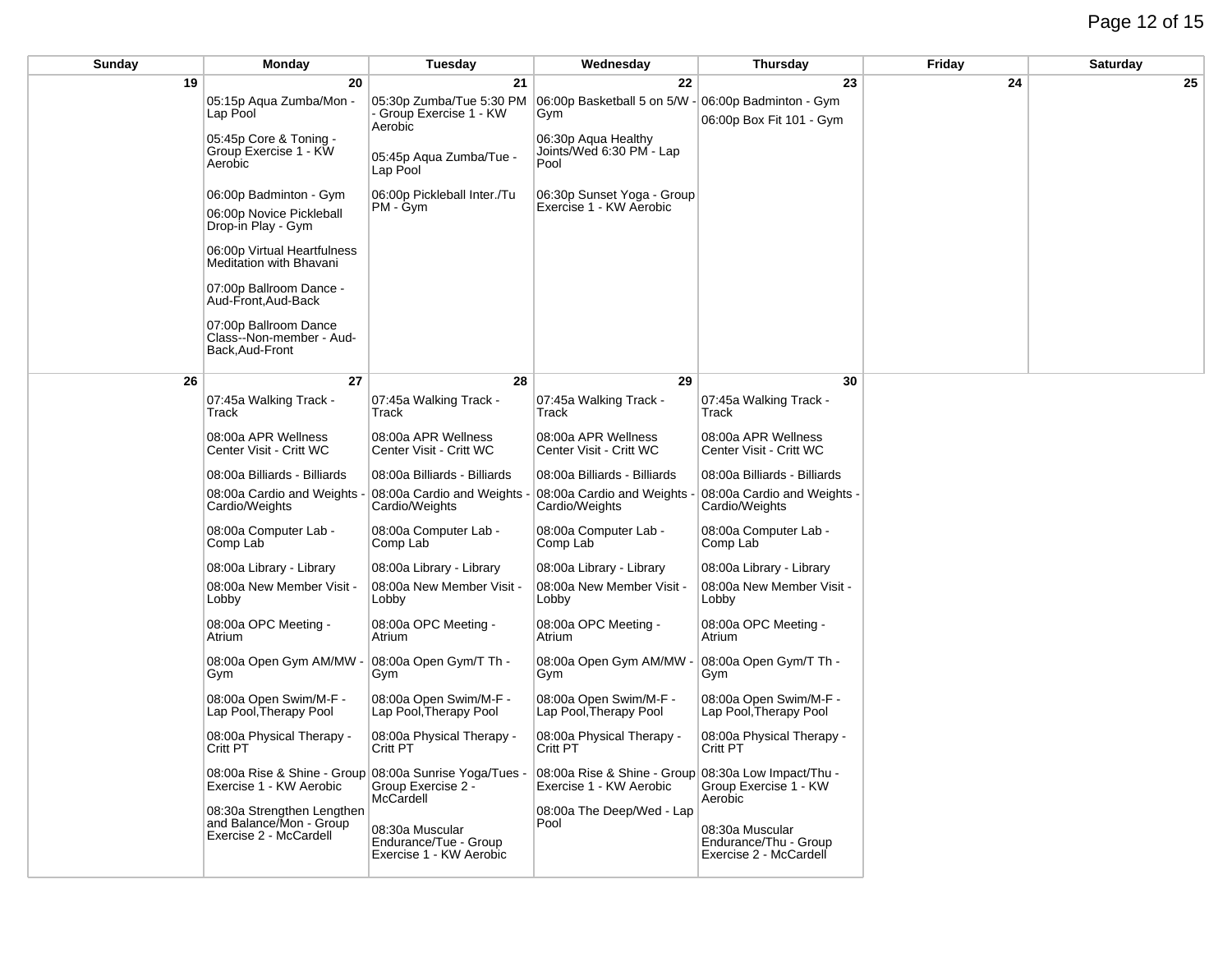## Page 13 of 15

| Sunday | Monday                                                                           | <b>Tuesday</b>                                              | Wednesday                                                                           | <b>Thursday</b>                                                           | Friday | <b>Saturday</b> |
|--------|----------------------------------------------------------------------------------|-------------------------------------------------------------|-------------------------------------------------------------------------------------|---------------------------------------------------------------------------|--------|-----------------|
| 26     | 27                                                                               | 28                                                          | 29                                                                                  | 30                                                                        |        |                 |
|        | 09:00a Cafe - Cafe<br>09:00a Making Waves/Mon<br>Lap Pool                        | 09:00a Adult Day Service -<br>ADS                           | 08:30a Small Group<br>Training: Sports & Agility -<br>Group Exercise 2 -            | 09:00a Adult Day Service -<br>ADS.                                        |        |                 |
|        | 09:00a Pottery Studio -                                                          | 09:00a Aqua Healthy<br>Joints/Tue - Therapy Pool            | McCardell                                                                           | 09:00a Cafe - Cafe<br>09:00a Pottery Studio -                             |        |                 |
|        | Independent Potters<br>Mornings - Pottery Rm                                     | 09:00a Cafe - Cafe<br>09:00a Cycling/Tue - Gym              | 09:00a Adult Day Service -<br>ADS                                                   | <b>Independent Potters</b><br>Mornings - Pottery Rm                       |        |                 |
|        | 09:00a Virtual Cardio &<br>Strength W/ Lisa                                      | 09:00a Woodshop -<br>Woodshop                               | 09:00a Aquatics Strength &<br>Core / Wed - Lap Pool                                 | 09:00a Woodshop -<br>Woodshop                                             |        |                 |
|        | 09:00a Woodshop -<br>Woodshop                                                    | 09:30a Embellished Books -<br>Studio 1                      | 09:00a Cafe - Cafe<br>09:00a Interval Training/Wed                                  | 09:30a Aqua Yoga/Thu -<br><b>Therapy Pool</b>                             |        |                 |
|        | 09:30a Pickleball<br>Intermediate Drop-in Play -<br>Gym                          | 09:30a Zumba Tue/AM -<br>Group Exercise 1 - KW<br>Aerobic   | - Group Exercise 1 - KW<br>Aerobic                                                  | 09:30a Core Strength/Thu -<br>Group Exercise 2 -<br>McCardell             |        |                 |
|        | 09:45a German Intermediate 10:00a Bridge Drop In<br>Class - CR 1                 | Tuesday - CR 3                                              | 09:00a Water Works/Wed -<br><b>Therapy Pool</b>                                     | 09:30a Zumba/Thu AM -<br>Group Exercise 1 - KW                            |        |                 |
|        | 10:00a Agua Healthy<br>Joints/Mon - Therapy Pool                                 | 10:00a Discover Michigan<br>Fresh - Library                 | 09:00a Woodshop -<br>Woodshop<br>09:30a Pickleball 101:                             | Aerobic<br>10:00a Gift Shop 10:00am-                                      |        |                 |
|        | 10:00a Gift Shop 10:00am-<br>2:00pm - Gift Shop                                  | 10:00a Gift Shop 10:00am-<br>2:00pm - Gift Shop             | Beginner Lesson - Gym<br>09:30a Pickleball 102:                                     | 2:00pm - Gift Shop<br>10:00a Pickleball Inter./Th                         |        |                 |
|        | 10:00a Open Studio -<br>Zentangle Studio - Library                               | 10:00a Intermediate Knitting<br>- Library                   | Mentor Games - Gym<br>10:00a Aqua Balance &                                         | AM - Gym<br>10:00a Wellness Coaching                                      |        |                 |
|        | 10:30a Functionally Fit/Mon<br>Group Exercise 1 - KW<br>Aerobic                  | 10:00a Novice Pickleball<br>Drop In / Tue 10:00 - Gym       | Stability/Wed - Therapy Pool Thursdays - Conference B<br>10:00a Garden Club - Patio | 10:30a Barre Fusion - Group                                               |        |                 |
|        | 10:30a Mindfulness Based                                                         | 10:00a Trail Walk Tuesdays<br>- South Parking Lot           | Garden<br>10:00a Gift Shop 10:00am-                                                 | Exercise 1 - KW Aerobic<br>10:30a French Conversation                     |        |                 |
|        | <b>Stress Reduction Series -</b><br>CR <sub>1</sub>                              | 10:00a Weight Room<br>Orientation - Cardio/Weights          | 2:00pm - Gift Shop<br>10:00a Spanish                                                | Group - CR 2<br>10:30a Spanish Beginner -                                 |        |                 |
|        | 11:00a Pickleball All Levels<br>Drop-in Play - Gym                               | 10:00a Wellness Coaching<br>Tuesdays - Conference B         | Conversation Group - CR 1<br>10:15a Core Strength/Wed                               | CR <sub>1</sub><br>11:00a Yin Yoga - Group                                |        |                 |
|        | 11:30a Dance For<br>Parkinsons - Group Exercise Therapy Pool<br>1 - KW Aerobic   | 10:15a Aqua Yoga/Tues -                                     | Group Exercise 2 -<br>McCardell                                                     | Exercise 2 - McCardell<br>11:45a Yoga A Gentle                            |        |                 |
|        | 11:30a Tang Soo Do - Group                                                       | 10:30a Body Strong - Group<br>Exercise 1 - KW Aerobic       | 10:30a Functionally Fit/Wed<br>Group Exercise 1 - KW<br>Aerobic                     | Beginning/Th - Group<br>Exercise 1 - KW Aerobic                           |        |                 |
|        | Exercise 2 - McCardell<br>12:00p Regular Lunch in the<br>Dining Room - Dining Rm | 11:30a Low Impact/Tue -<br>Group Exercise 1 - KW<br>Aerobic | 11:00a Pickleball Inter./Adv.<br>Drop In - Gym                                      | 12:00p Pickleball Advanced<br>Drop-in Play - Gym                          |        |                 |
|        | 12:30p American Mah-Jong - 12:00p Basketball Shoot<br>CR <sub>3</sub>            | Around - Gym                                                | 12:00p Regular Lunch in the<br>Dining Room - Dining Rm                              | 12:00p Regular Lunch in the<br>Dining Room - Dining Rm                    |        |                 |
|        | 12:30p Bridge Drop-In<br>Monday - CR 1                                           | 12:00p Boxing for<br>Parkinsons - Gym                       | 12:30p Bingo - Dining Rm                                                            | 12:30p Duplicate Bridge -<br>$CR$ 2, $CR$ 3                               |        |                 |
|        |                                                                                  |                                                             | 12:30p Chinese Mah-Jong -<br>CR 1                                                   | 12:30p Pottery Studio -<br>Independent Potters<br>Afternoons - Pottery Rm |        |                 |
|        |                                                                                  |                                                             |                                                                                     |                                                                           |        |                 |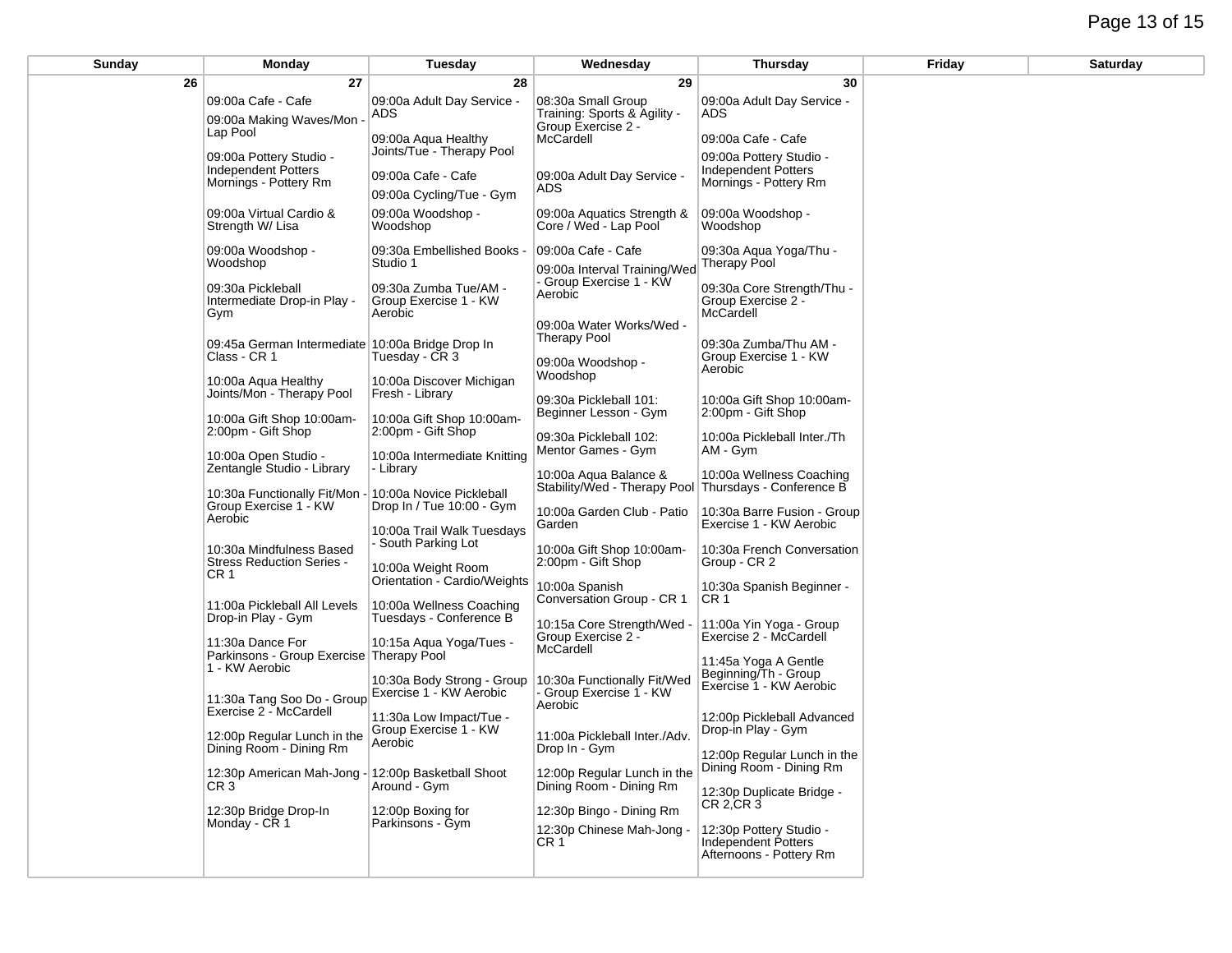## Page 14 of 15

| Sunday       | Monday                                                                       | Tuesday                                                                       | Wednesday                                                                            | Thursday                                                                                          | Friday | <b>Saturday</b> |
|--------------|------------------------------------------------------------------------------|-------------------------------------------------------------------------------|--------------------------------------------------------------------------------------|---------------------------------------------------------------------------------------------------|--------|-----------------|
| 26           | 27                                                                           | 28                                                                            | 29                                                                                   | 30                                                                                                |        |                 |
|              | 12:30p Pottery Studio -<br>Independent Potters<br>Afternoons - Pottery Rm    | Dining Room - Dining Rm                                                       | 12:00p Regular Lunch in the 12:30p Euchre Wednesdays<br>CR 3,CR 2                    | 01:00p Mens Luncheon -<br>Dining Rm                                                               |        |                 |
|              | 12:30p Samba Card Game -<br>Library                                          | 12:30p Core Strength/Tue -<br>Group Exercise 1 - KW<br>Aerobic                | 12:30p PWR! Parkinson<br><b>Wellness Recovery - Group</b><br>Exercise 1 - KW Aerobic | 01:00p Open Studio - Needle<br>Arts Studio Thurs. - Library                                       |        |                 |
|              | 01:00p Line Dance - Aud-<br>Back, Aud-Front                                  | 12:45p German<br>Conversation Group - CR 3                                    | 01:00p Italian Conversation<br>Group - Library                                       | 01:30p Resistance and<br>Balance Training/Thu -<br>Group Exercise 1 - KW<br>Aerobic               |        |                 |
|              | 01:00p Novice<br>Pickleball/1:00-2:30 PM -<br>Gym                            | 01:00p Independent Drawing 01:00p Making Waves/Wed<br>and Painting - Studio 1 | Lap Pool                                                                             | 02:00p Novice Pickleball                                                                          |        |                 |
|              | 01:00p Open Studio -<br>Creation Station Studio -<br>Studio 1                | 01:00p India Conversation<br>Group - Library<br>01:00p Open Studio - Needle   | 01:00p Novice<br>Pickleball/1:00-2:30 PM -<br>Gym                                    | Drop-in Play - Gym<br>03:00p Beginning Tai Chi<br>Wu Style/Thu - Group<br>Exercise 1 - KW Aerobic |        |                 |
|              | 01:00p Table Tennis - Gym                                                    | Arts Studio Tues - Library<br>01:30p Guitar Group                             | 01:00p Table Tennis - Gym<br>01:00p Zentangle Flower                                 | 03:00p Small Group Swim                                                                           |        |                 |
|              | 01:00p Zumba/Mon - Group<br>Exercise 1 - KW Aerobic                          | Tuesday - CR 1<br>01:30p Resistance and                                       | Pots - Studio 1<br>02:00p Aqua Healthy                                               | Lessons 3PM - Lap Pool<br>04:00p Pickleball Inter./Th                                             |        |                 |
|              | 01:30p Spanish Beginner -<br>CR 2                                            | <b>Balance Training/Tue -</b><br>Group Exercise 1 - KW<br>Aerobic             | Joints/Wed 2:00 PM -<br><b>Therapy Pool</b>                                          | PM - Gym<br>04:30p Pottery Studio -                                                               |        |                 |
|              | 02:00p Chair Yoga/Mon -<br>Group Exercise 1 - KW<br>Aerobic                  | 01:45p Pickleball 301: Skills<br>& Drills - Gym                               | 02:30p Chair Yoga/Wed -<br>Group Exercise 1 - KW<br>Aerobic                          | Independent Potters Evening<br>- Pottery Rm                                                       |        |                 |
|              | 02:00p Focus on the Issues - 01:45p Pickleball<br>Dining Rm                  | Intermediate Drop-in Play -<br>Gym                                            | 02:30p Novice<br>Pickleball/2:30-4:00 PM -<br>Gym                                    | 05:30p Zumba / Thur 5:30 -<br>Group Exercise 1 - KW<br>Aerobic                                    |        |                 |
|              | 02:00p Open Aqua Bikes -<br>Lap Pool                                         | 02:00p French Advanced                                                        | 04:00p Pickleball                                                                    | 05:45p Aqua Zumba/Thu -<br>Lap Pool                                                               |        |                 |
|              | 02:30p Novice<br>Pickleball/2:30-4:00 PM -<br>Gym                            | Class - Studio 3<br>02:00p Ukulele Fun - Aud-                                 | Intermediate Drop-in Play -<br>Gym                                                   | 06:00p Badminton - Gym<br>06:00p Box Fit 101 - Gym                                                |        |                 |
| - Pottery Rm | 04:00p Pickleball Adv.                                                       | Back, Aud-Front<br>02:30p Book Club - Atrium                                  | 04:45p Pool Gym Circuit<br>Training - Lap Pool                                       |                                                                                                   |        |                 |
|              | Invitational - Gym<br>04:30p Pottery Studio -<br>Independent Potters Evening | 04:00p Beginning Tai Chi<br>Wu Style/Tue - Group<br>Exercise 1 - KW Aerobic   | 05:45p Chess<br>Play/Learn/View - Library                                            |                                                                                                   |        |                 |
|              |                                                                              | 04:00p Novice Pickleball                                                      | 06:00p Basketball 5 on 5/W -<br>Gym                                                  |                                                                                                   |        |                 |
|              | 05:15p Aqua Zumba/Mon -<br>Lap Pool                                          | Drop-in Play - Gym<br>04:30p Meet Rochester<br>Mayor - Library                | 06:30p Aqua Healthy<br>Joints/Wed 6:30 PM - Lap<br>Pool                              |                                                                                                   |        |                 |
|              | 05:45p Core & Toning -<br>Group Exercise 1 - KW<br>Aerobic                   | 05:30p Zumba/Tue 5:30 PM<br>- Group Exercise 1 - KW<br>Aerobic                | 06:30p Sunset Yoga - Group<br>Exercise 1 - KW Aerobic                                |                                                                                                   |        |                 |
|              | 06:00p Badminton - Gym                                                       |                                                                               |                                                                                      |                                                                                                   |        |                 |
|              | 06:00p Novice Pickleball<br>Drop-in Play - Gym                               | 05:45p Aqua Zumba/Tue -<br>Lap Pool                                           |                                                                                      |                                                                                                   |        |                 |